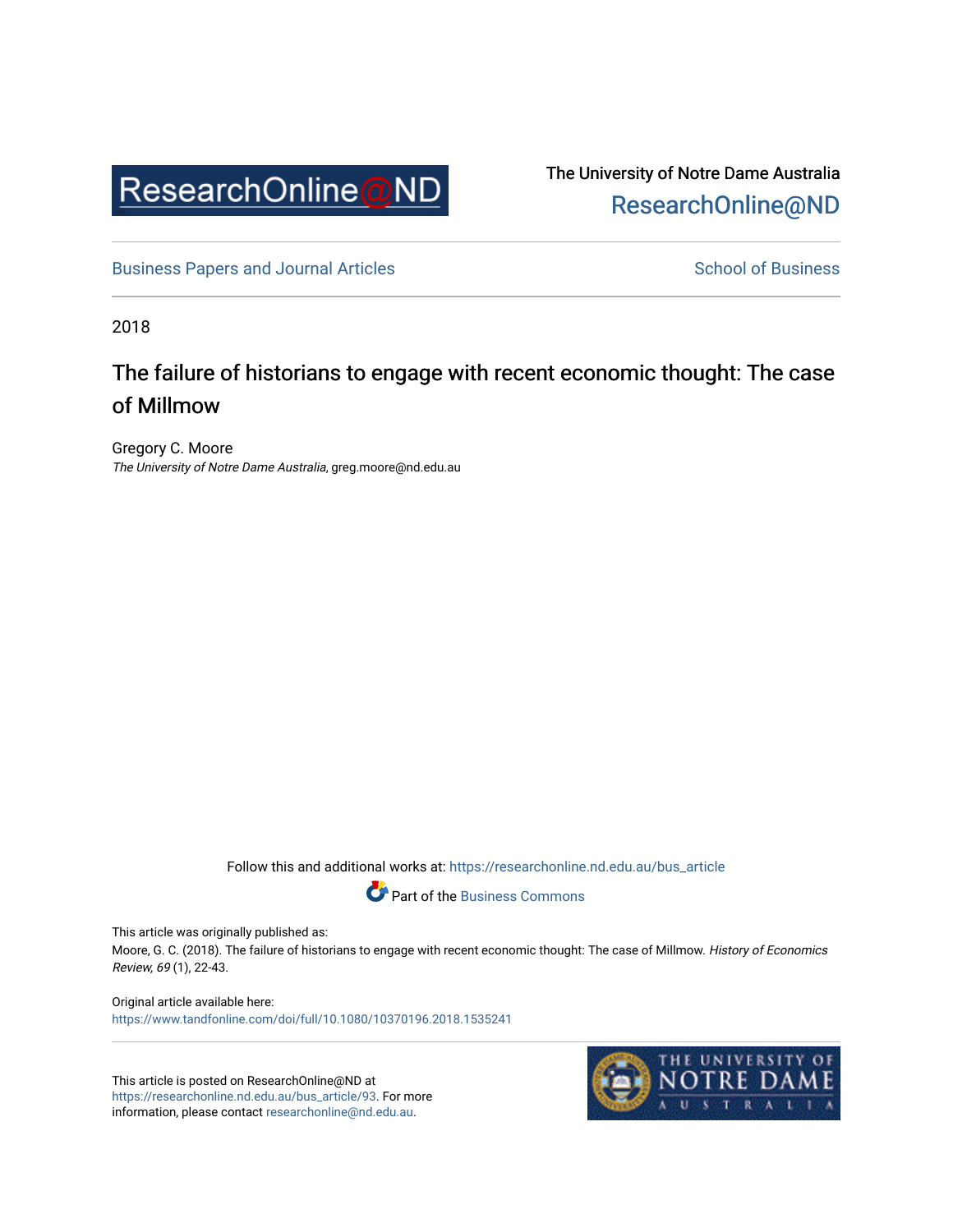"This is an Author's Original Manuscript of an article published by Taylor & Francis Group in History of Economics Review, 2018, History of Economic Thought Society of Australia, available online at https://doi.org/10.1080/10370196.2018.1535241 ".

Moore, C.G. (2018) The failure of historians to engage with recent economic thought: The case of Millmow. *History of Economics Review, 69*(1), 22-43. doi: 10.1080/10370196.2018.1535241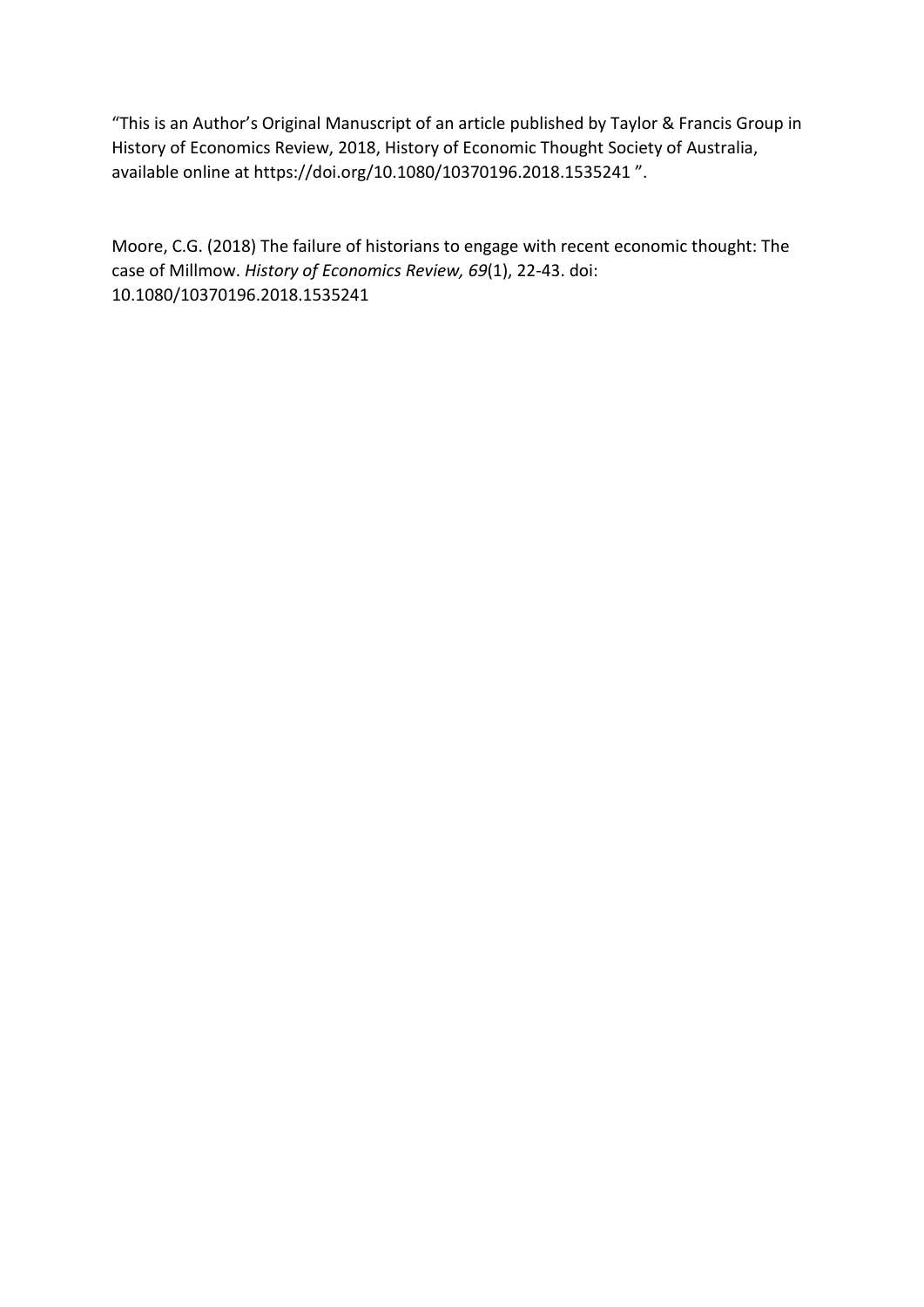#### **The Failure of Historians to Engage with Recent Economic Thought: The Case of Millmow**

## Gregory C. G. Moore<sup>1</sup>

**Abstract:** The narrative that follows is a review essay of Alex Millmow's *A History of Australasian Economic Thought* (2017). The chief finding is that Millmow fails to devote sufficient attention to the history of economic theory in the last decades of the twentieth century because of his preoccupation with the history of economic policy. This is demonstrated, in part, by considering the extent Millmow appraises the work of those prominent modern economists who are identified in an informal survey of ten respondents.

### **1. Introduction.**

Historians of economic thought often defend the value of their sub-discipline by pointing to the way the past giants of economic theory—from Jacob Viner to Milton Friedman to Paul Samuelson—took a keen interest in the history of their subject matter. Samuelson (1970), for one, famously stated at the banquet to celebrate his Nobel Prize that one of five necessary conditions for success as an economist is that a practitioner "must read the works of the great masters". Historians of economic thought should, however, pause to consider just how much of the historical research undertaken by these greats entailed historicizing the recent secondary literature that they needed to master before they engaged with the prevailing knowledge on the frontier. After all, Leon Walras had been dead for only two years when Joseph Schumpeter celebrated the Walrasian frame in his first history of economics in 1912; and Alfred Marshall had been dead for just 25 years when Friedman drew upon his notes from Viner's theory course to render Marshallian demand theory more rigorous in 1949 (Schumpeter ([1912] 1954, Friedman 1949). Even though this research often entailed pressing an amateur historiography into service to provide historical narratives of the recent literature, the intellectual product was invariably more impressive and fruitful than the a-historical 'literature surveys' seen in most modern doctoral dissertations and the unread journal articles made to type. The product was also usually less controversial than their accounts of doctrines from more distant times, which were sometimes driven by a whig agenda that induced rational reconstructions. Historians of economic thought should, conversely, pause to consider just how little of their own research is devoted to recent economic thought and how they sometimes botch such research when they do engage with it. With the obvious exceptions to the rule and the usual invocation of *ceteris paribus* assumptions, it is as if there is a mirror inverse, whereby the greats who have engaged with the history of their discipline become poorer historians as the doctrines they consider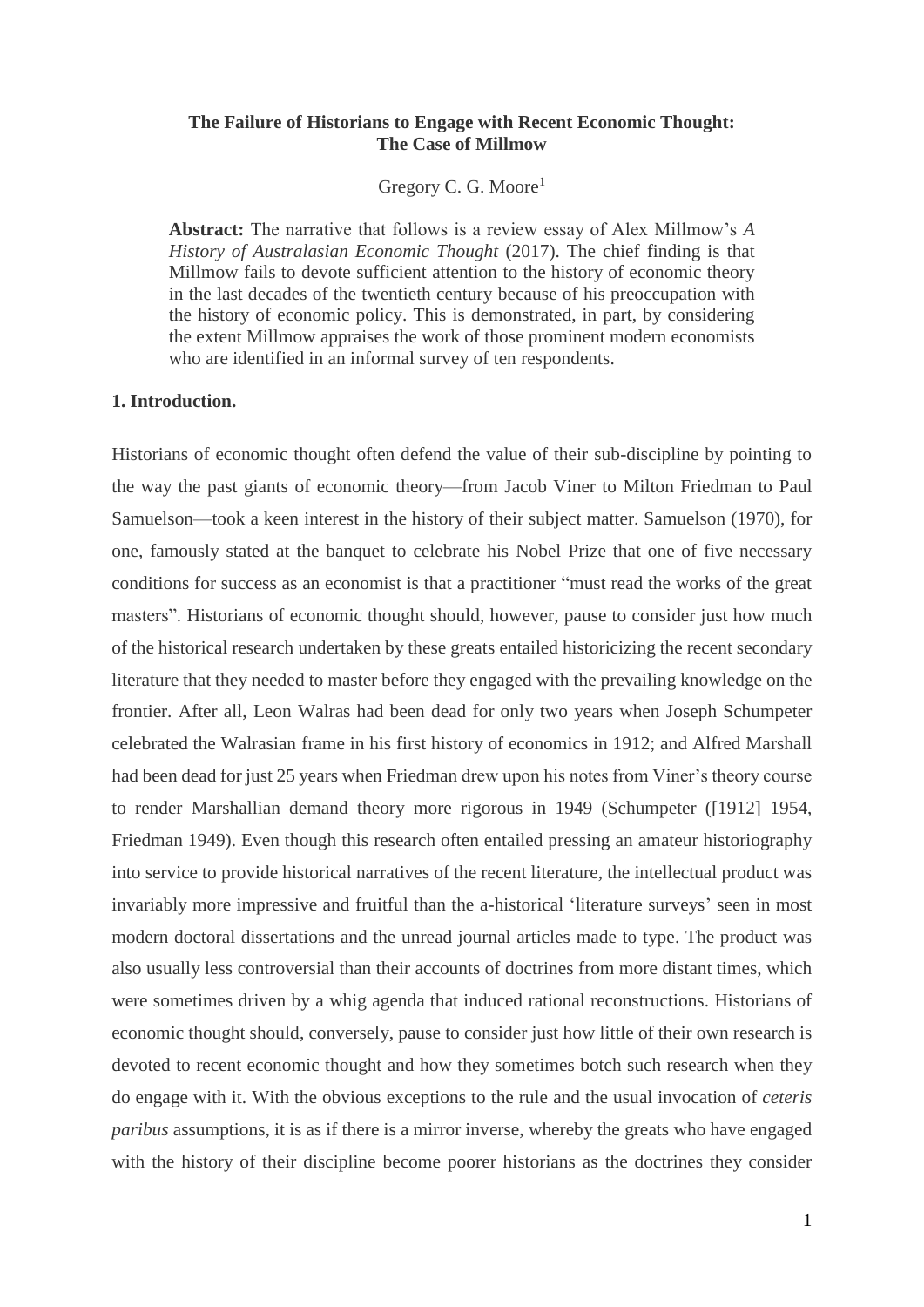become more distant, and the specialist historians of thought become poorer historians as the doctrines they consider become more recent.<sup>2</sup>

The central argument advanced in this essay is that Alex Millmow's *A History of Australasian Economic Thought*, though worthy in many ways, is less than perfect in the way just predicted; namely, as a specialist historian he has failed to consider adequately Australasian economic theory in the last decades of the twentieth century and he has slightly botched such research when he has engaged with it. I state bluntly that Millmow's book is of great worth and all good libraries should hold a copy, but this failing must be emphasized for all this. In any event, there are many possible *and understandable* reasons why specialist historians as a species handle recent history of economic thought (HET) less than perfectly or, more usually, not at all. They are less well read in the high theory of the last twenty-five years since they have exploited their comparative advantage to publish lettered-journal articles on the history of a now archaic conceptual framework from the distant past. They are, and let us be frank on this point, often historians of economics by default because they are beholden to a conceptual framework, not necessarily irrelevant or erroneous, that was prominent in the distant past and which is now fundamentally at odds with modern orthodoxy. They are, as good historians should be, aware of a larger narrative arc in which the present is just a coda of a *grand pas de deux*, and hence they are often occupied with the steps in the distant past, with some even claiming that anything published in their lifetime is merely the current dance before them rather than history itself. They work within the balkanized, intolerant, "publish or perish' world of the modern economics department where members of the different sub-disciplines no longer cross-fertilize in a common room. This list of causal processes, which could be extended, is certainly relevant to any account of why Milmow slightly undercooks recent Australasian economic thought. As it happens, however, they predominantly operate in a channeled fashion through Millmow's singular fascination with economic policy formation. It is a case of policy trumping theory.

The review essay is in three main sections. In section two I review the scope, method and design of Millmow's history to provide context for my central criticism that his account of recent Australasian economic theory, which for convenience is defined as the issue from 1970 to 2000, is less than perfect largely because he is preoccupied with the history of policy formation. Problems with the narrative relating to the pre-1970 contributions by Australasian economists are considered lightly, if at all, on the grounds that these will most likely be tackled by other reviewers in the symposium devoted to Millmow's book in this journal issue. In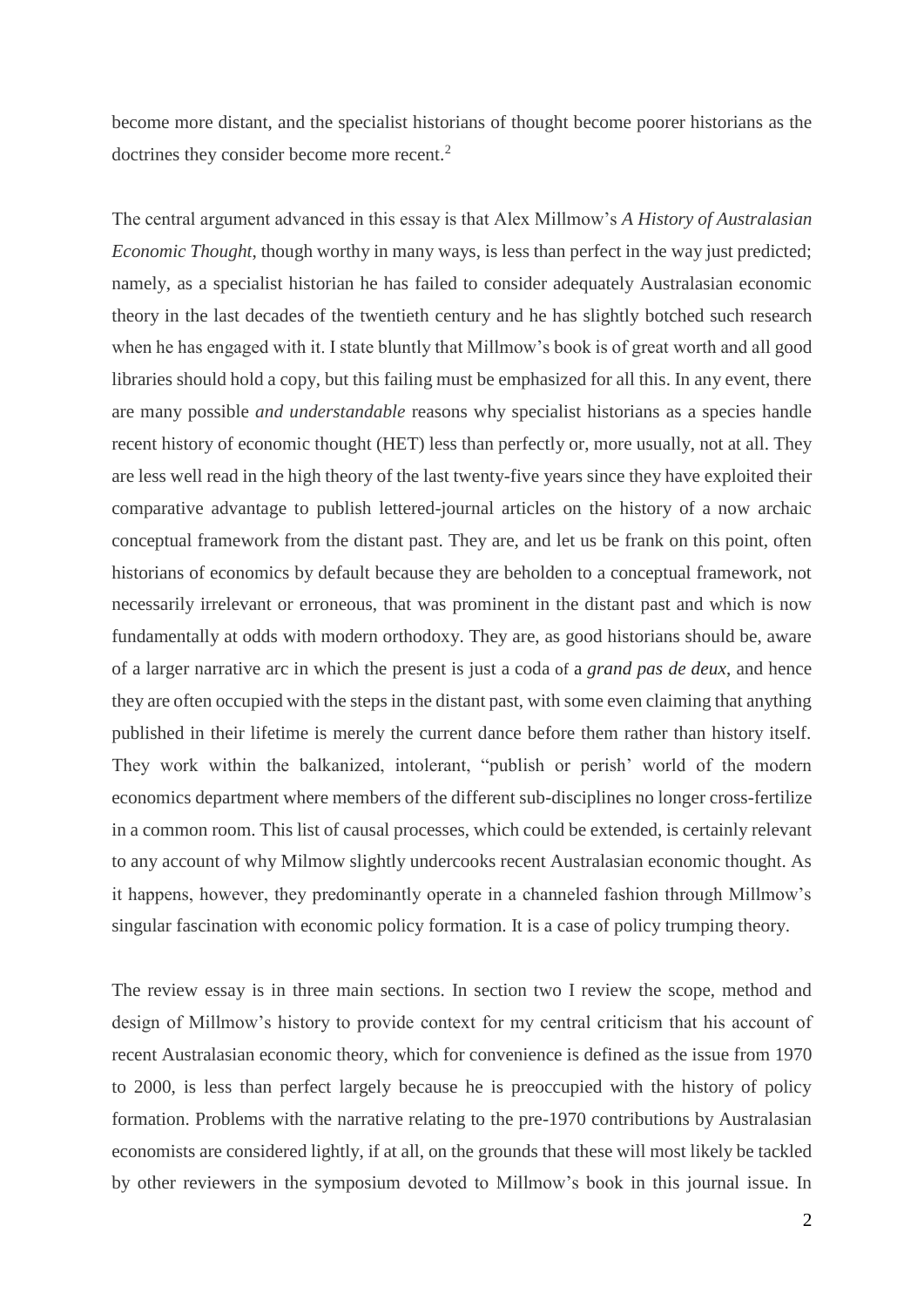section three I present the findings of an exploratory survey of ten senior Australasian economists, many approaching their dotage years, to determine what they perceive to be the most important contributions in their discipline from 1970 to 2000. The contributions so listed, which are of minor value for the historical record, are compared with the account of this work in the book under review. In section four, I conclude by re-emphasizing the outstanding features of Millmow's history and proposing that more historians should bring their historiographical skills to bear on recent economic theory.

#### *2. Millmow's History and Contributions 1925-70.*

Millmow sets himself the task of writing a history of Australian and New Zealand economic thought from 1925 to 2000. These bookends were chosen because 1925 is commonly accepted as the beginning of the professionalization of economics in the Antipodes due to the founding of the *Economic Record* and the Economic Society of Australia and New Zealand in that year, while 2000 is, well, the 75th anniversary of this journal and society, and hence it is a convenient terminus date. The extension of the project into the final decades of the twentieth century, however, amounts to the authorial equivalent of imperial over-reach, since, as outlined in my introduction and as further elaborated in the next section, Millmow does not appear to have the stamina, the interest or (perhaps?) an adequate word limit to fully explore the intellectual output of these decades. Indeed, the most startling characteristic of the book is that only 75 of its 240 pages are devoted to the economic theory published in the 30 years from 1970 to 2000, even though more than treble the number of individuals were undertaking economic research in these years compared to the 45 years from 1925 to 1970.<sup>3</sup> The decision to consider the intellectual issue in economics from both sides of the Tasman places further strains on Millmow's narrative. The cultural similarities between New Zealand and Australia, together with the mobility between the two sets of economic communities, render sensible this narrative strategy. It nonetheless more than doubles the composition (and research) workload given the complexity of weaving the two stories together; and does so in a way that would test the literary skills of even a Joseph Schumpeter or a Donald Winch. I put the extent of Millmow's success in this direction to one side, however, partly because Tony Endres, a leading New Zealand historian, is reviewing this history in this journal issue and partly because my knowledge of New Zealand is largely confined to the vexing fact that we rarely beat that country's rugby team. What follows, in short, is largely confined to Australian thought.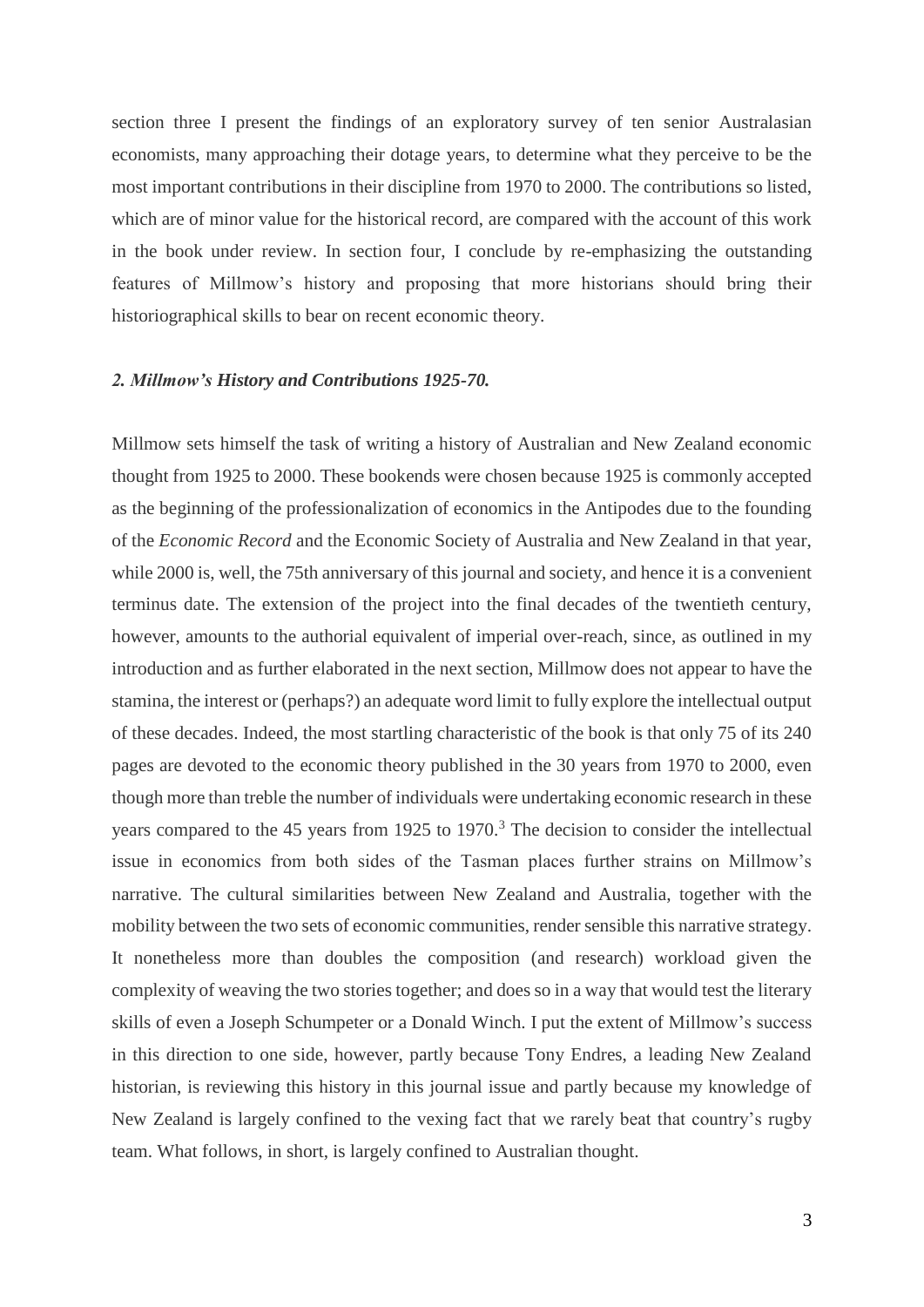Millmow's justification of his enterprise is also troubling, but in minor ways. To make space for his narrative in the market place for ideas (and presumably to make it acceptable to the publishers and benefactors) he is obliged to justify it in the face of the existing general histories. These include John La Nauze's *Political Economy of Australia* (1949), Craufurd Goodwin's *Economic Enquiry in Australia* (1966) and Peter Groenewegen and Bruce McFarlane's *A History of Australian Economic Thought* (1990). La Nauze's history is a slim volume of essays devoted to the key figures of the nineteenth century, but, as is apparent to anyone who visits the La Nauze archives, it is rich with many research hours backing each sentence. Goodwin's majestic book, which is far grander at 650 pages and with copious notes, extends the historical narrative into the 1920s. Groenewegen and McFarlane's book has the broadest canvas, tracking from the First Fleet to the 1980s, and, further, has the authority that accompanies the imprimatur of the first of these authors. It is only the last narrative that overlaps Millmow's time-span, and hence it is only this book that needs to be distinguished from his own. Indeed, I suspect Millmow extended his analysis to 2000 and across the Tasman to demarcate it from Groenewegen and McFarlane's history, especially since both are published in the Routledge series devoted to country-specific histories of economic thought. The only difference in the titles is, after all, the attributive adjective "Australasian" rather than "Australian". In any event, Millmow could have been more charitable in his quest for space. He grants that Groenewegen and McFarlane did an "adequate" job for the early years and that they could not be "comprehensive" due to word limitations, before adding that they were culpable for "striking omissions" and criticized at the time of publication for their biographical approach (5-6). This is unnecessary, since the pressing need to integrate recent research into the received narrative is sufficient justification for Millmow's enterprise. The research undertaken on Australian HET, much of it authored or co-authored by Millmow himself, has certainly been impressive in the years since the publication of Groenewegen and McFarlane in 1990. One thinks of the oral histories by John Lodewijks and others; the prize-winning *Giblin's Platoon* of 2006 by William Coleman *et.al.*; the conferences run by the local history of economic thought society, HETSA, and the numerous publications in that society's journal, the *History of Economics Review*; and John King's *Biographical Dictionary* of 2007. Millmow needed only to point out that Groenewegen and McFarlane did a decent job on a near *tabula rasa* (with apologies to Neville Cain and others), but it was now the opportune time to add depth.

If anything, Millmow has failed to properly salute recent research output in an organized review of the troops. Groenewegen and McFarlane carefully detailed the existing literature in 1990 in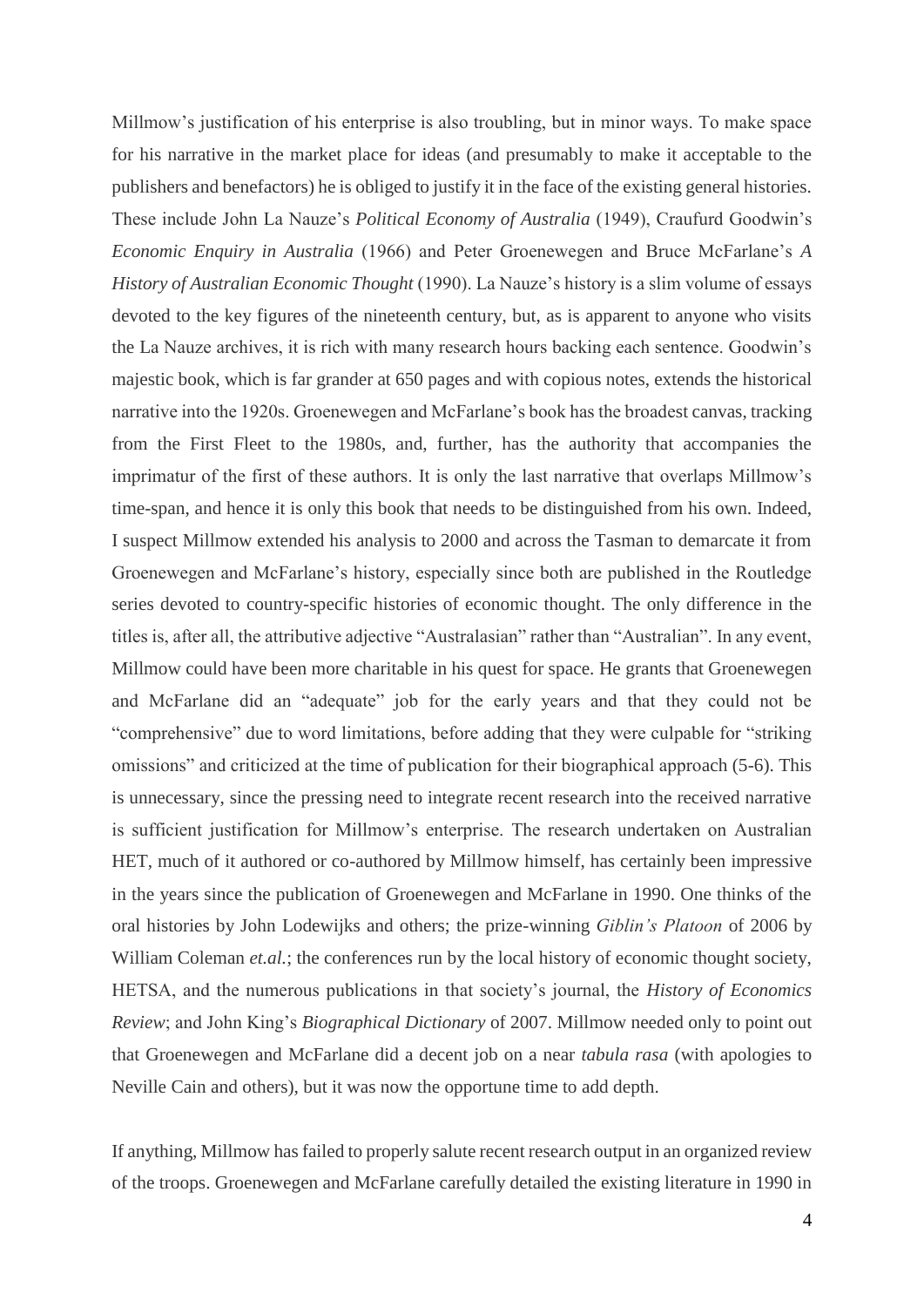a tight introductory chapter, and, reflecting the then paucity of existing research, quaintly acknowledged their debt to the *Australian Dictionary of Biography*, most entries of which are, by the by, outstanding. Millmow, by contrast, disperses his acknowledgments. He refers to some of the general histories on p.3, then again on p.5, before returning to the issue on p.12, where he also considers a handful of encyclopedic surveys, the most important of which is perhaps Coleman's (2015) idiosyncratic, contestable and brutally honest account entitled "A Young Tree Dead". No wider review is undertaken, even if due recognition of the literature is always given in the narrative itself when relevant. The true grandeur of recent research is only caught in the meticulous bibliographies that Millmow presents at the end of each chapter, which, for me, are worth the price of the book alone.<sup>4</sup> Frankly, I did not realize how rich was the HETSA research output relating to Australasian thought, nor how much outstanding research Millmow himself has already undertaken. This issue is even more impressive when it is recognized that it was conceived over a period when the sub-discipline of HET was increasingly starved of resources, if not publicly and ritualistically belittled. History units were eliminated from the curriculum; HET practitioners were put out to pasture early; and doctoral students were dissuaded (at least by me) and, those brave enough to proceed, are now largely unemployable. This process of decline culminated in what is known as the 'savage attack' of 2013, which systematically reduced the soviet-style rankings of the main HET journals such that no career advancement is now possible in this sub-discipline 'down under'. This is a statement of fact and not too much should be made of it—it is not, after all, the death of cricket, and what now passes for civilization will proceed without us. A statement of account is nonetheless now in order. I suggest that Millmow and an elderly HETSA member—a Lodewijks, a King or an Endres—write a survey of the research on Australasian economics for the recently resurrected survey section of the *Economic Record*, which, for the benefit of readers from abroad, is the voice of orthodox Australian economics. It would act as a wonderful eulogy at the funeral pyre for the society that is HETSA.<sup>5</sup>

A slightly more important problem relates to the historiography that Millmow deploys, or at least what may, with difficulty, be discerned as the historiography he deploys. He makes a stab at explaining his approach in the introductory chapters, which are written with some verve, but, as suggested by my comments on his literature review, lack structure. In a strange and lurching way, Millmow describes what the book is about immediately before a section entitled "What this book is about" (3). He states that he wishes to "examine some of the contributions to knowledge by Australian and New Zealand economists in the context of their own economy"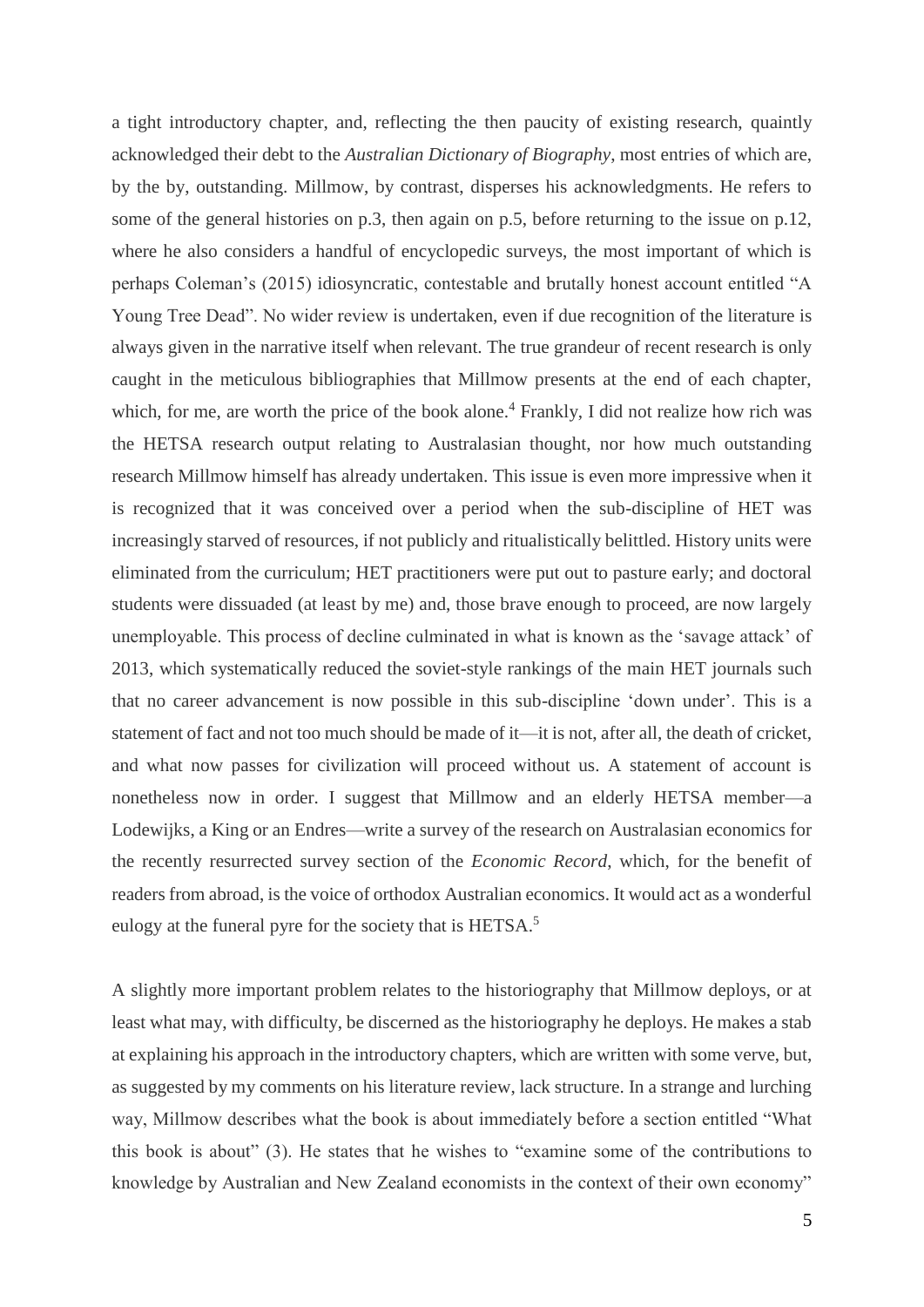(3). He adds that he seeks to consider how politicians and journalists influenced this thought directly and as disseminators (3). In the actual section devoted to what the book is about, he states that he wishes to look at the multiple causality between events, policy and theory, and, as a sub-theme, provide an account of the development of the economics profession in both countries (3-4). Millmow does not refer to any seminal historiography publication to further clarify this line of advance. This is not unusual in HET, since most of its practitioners are trained economists who treat historiography as an afterthought or, more usually, simply ignore it. Still, from Millmow's less than precise introduction, and from reading the book itself, it is apparent that placing the "contributions" of Australasian economists "in the context of their economy" entails tracking how emerging economic problems prompted members of an evolving economics profession to derive innovative theories to support policy solutions that suited local conditions, and how these solutions were then either checked or promoted by a policy elite. This is all very good. It is an author's prerogative to choose a driving theme and, as someone who wears his contextualist historiography on his sleeve, I readily accept that policy demands are part of the context for the development of ideas. The result of this choice, however, is that Millmow's narrative is in no way a general history of Australasian economic thought. First, there is more context shaping theory than those historical particulars relating to policy demands, with even the old 'internalist' sequence of theories begetting theories, paradoxically, part of the context. The sub-theme of tracing the evolution of the Australasian economics professions could have prompted the scrutiny of further context via some sort of sociology-of-knowledge framework, but no such framework is deployed. Second, the policy focus has reduced the space available for exploring the theoretical aspects of the contributions and, more disturbingly, those contributions less relevant to policy are given short shrift or simply ignored. This is even more dramatic for the post-1970 period. The saving grace is that Millmow's restricted mission is executed with élan and the policy-driven product is of value.

Millmow's preoccupation with what I hereafter refer to as a policy-theory nexus has also been emphasized in a recording of a symposium devoted to this book for the 2017 Australian Economics Conference. This symposium, which I viewed very late in the piece, includes speeches by Millmow, Lodewijks and Coleman (Oslington *et.al.* 2017). Lodewijks there levels some further reasons for the lop-sidedness in Millmow's narrative that I did not initially detect, and which are true enough, such as a bias for those contributions emanating from Melbourne and a preoccupation with macroeconomic policy. Coleman also raises a related issue with which I was occupied, but with greater power than my initial effort, and hence I adjust my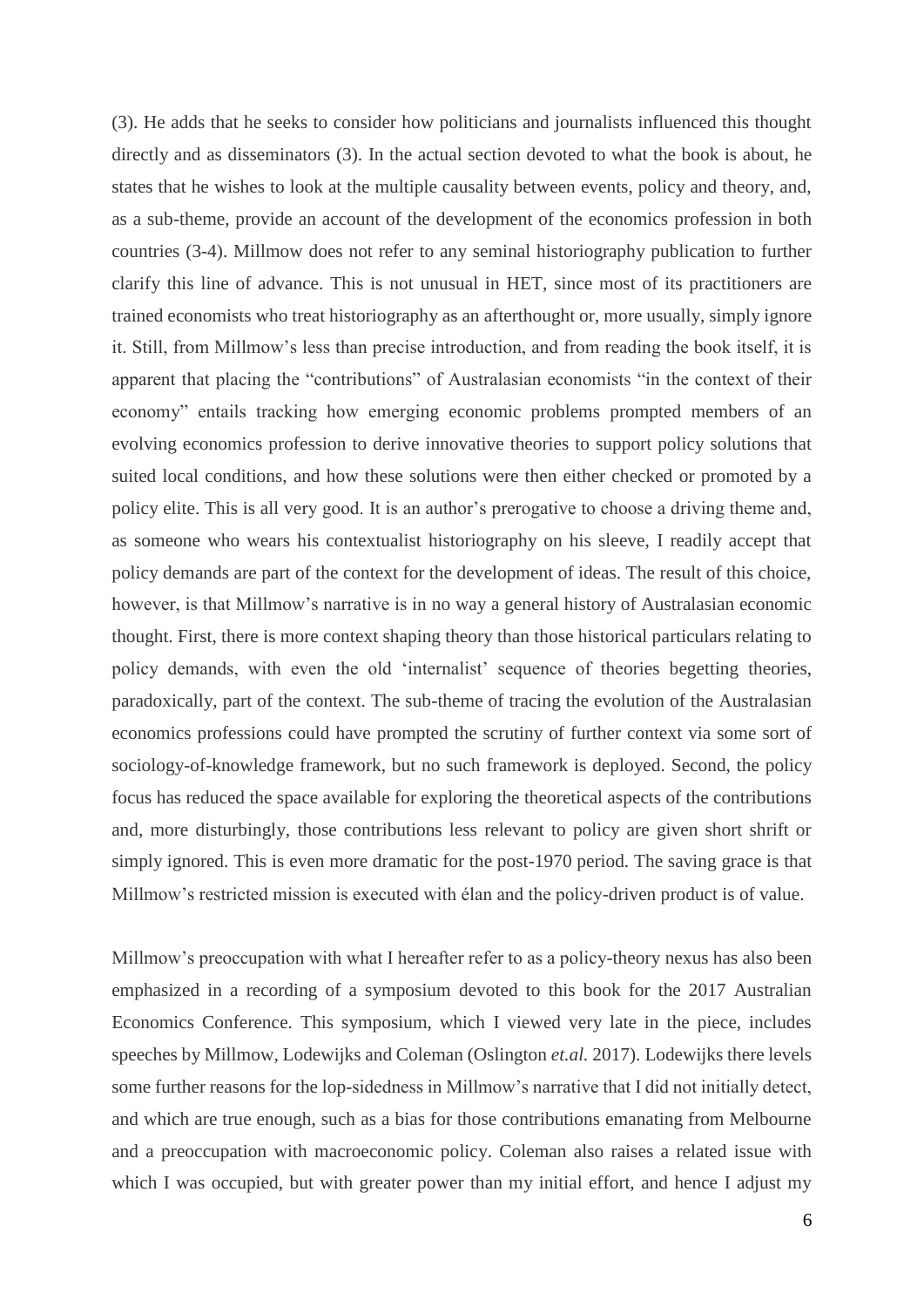narrative in response. He proposes that Millmow's book is incidentally devoted to unravelling what is distinct about Australasian economic thought and, by implication, that Millmow could have done more to highlight this. This proposition indirectly relates to the policy-theory nexus because theories that are distinctly Antipodean are often those designed to support policies to resolve problems arising in local conditions. One key strand in this fashion is, in Coleman's (and my) view, the dependent economy model of a domain with a large non-tradeable sector that is reliant on non-manufactured exports and dependent upon capital inflows. The trajectory of the versions of the dependent economy model—the rough outlines of which most Australasian historians know well enough—has recently been fleshed out with skill by Metaxas and Weber (2016). The usual suspects rounded up for their contributions on this score include, amongst others, Roland Wilson, Trevor Swan, Wilf Salter, Max Corden and Bob Gregory. To a large extent, the many variations of this model involve the realization that, for a small open economy, export and import prices are sufficiently set in world markets that the terms-of-trade are independent of domestic conditions and hence a single price for tradeable goods can be identified. This, in turn, means that a "second" terms-of-trade can be identified between an exchange-adjusted tradeable good price and a non-tradeable good price. Such models are used to explain how large shocks (say via net exports or capital inflows) to the external and internal balances induce not only changes in Keynesian-style aggregate variables, but also changes in the exchange adjusted relative price—through either the visible hand of the state or the invisible hand of the market—that lead to Marshallian-style switching between the tradeable and nontradeable sectors. And, of course, Australian history is replete with these shocks, from the cessation of capital inflows in the 1930s to the mineral booms of more recent times.

I wholeheartedly agree with Coleman that the dependent economy model amounts to a special case of a general theory that warrants the accolade of being "distinctly Australasian" and encourage the reader to listen to his speech on You-Tube (Oslington *et.al.* 2017). After all, the phrase 'special case' is the hedge to prevent any suggestion that there is an Australasian economic 'science' which is distinct from a North Atlantic economic 'science'. I can also imagine other candidates for a pantheon devoted to "distinctly Australasian" contributions, especially any model arising from the singular institutions of this region, such as the fixing of many prices by tribunal fiat following Federation in 1901*.* Millmow himself makes this point (27-8). *I do, however, disagree with Coleman's separate claim* that a narrative arc driven by an analysis of "distinctly Australasian" economics is required because a general history of "economics in Australasia" would amount to a mere almanac or compendium. Strong themes,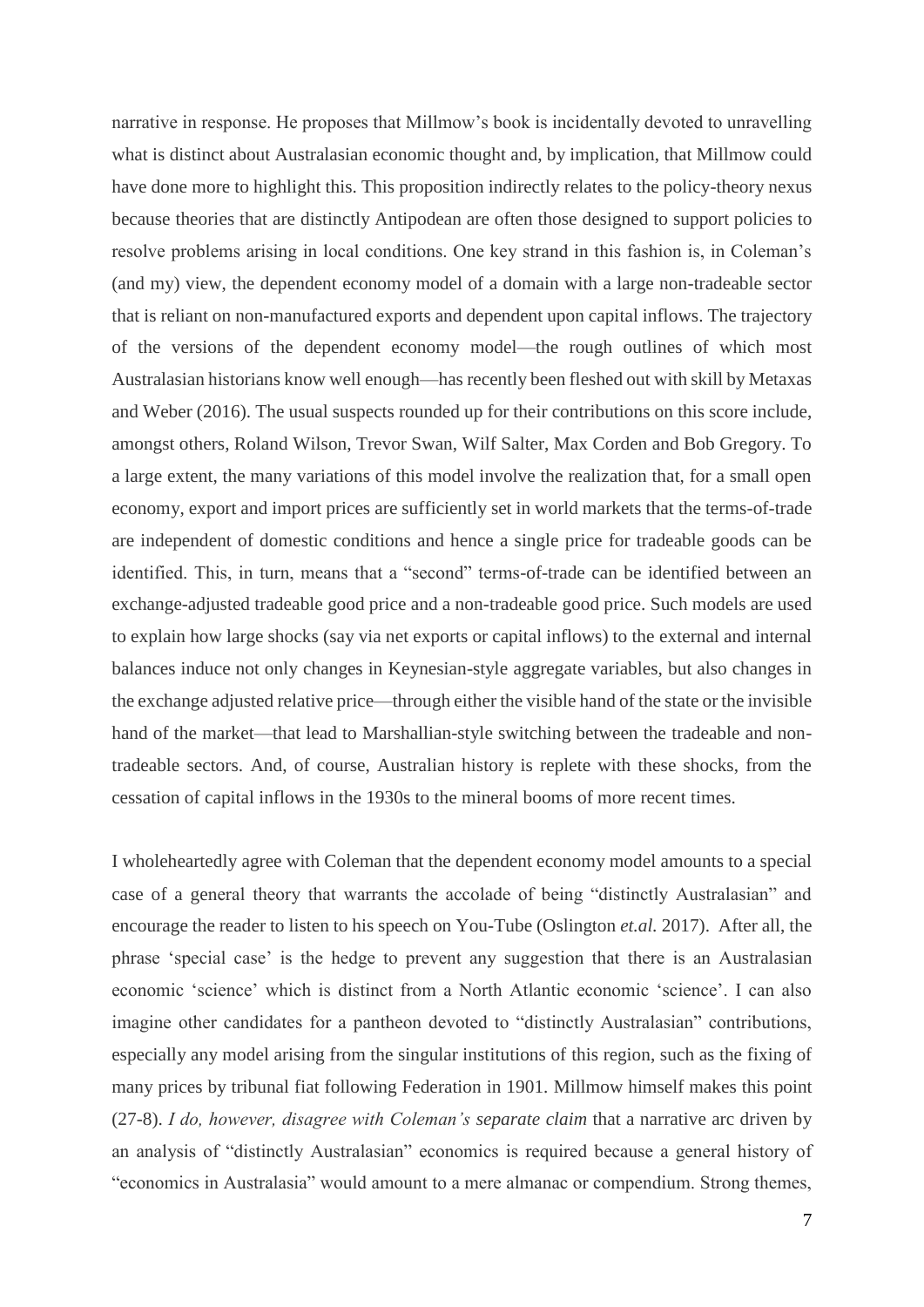whether they be a policy-theory nexus or a "distinctly Australasian" economics, are important within a general history because they enable the overwhelming number of historical particulars to be mustered. Those contributions that are not part of this arc should nonetheless be considered along the way, if only to explain why they are not part of the said arc, and the explication of theory should certainly not be sacrificed on its altar. This is the reader's expectation when picking up a book with a title such as *A History of Australasian Economic Thought*. Too many readers will be asking where is professor X and what of theory Y? Millmow himself states that his secondary theme of tracing the development of the economics profession entails surveying its key theorists, innovators, expositors and builders (4). I am also troubled by Coleman's gracious suggestion that this alternative narrative arc of what is "distinctly Australasian" sits, in a suppressed way, alongside Millmow's main policy-theory nexus arc. This is plausible enough due to the reasons provided earlier, namely, a focus on policy leads to a greater emphasis on "distinctly Australasian" theoretical innovations. Such a suggestion can, however, be accepted with qualifications only. First, Millmow briefly touches on the issue of whether an Australasian economics exists (6-7) and provides a worthy account of the dependent economy model (56, 134-6), but does not dwell on the theories that may be regarded as "distinctly Australasian" to a degree that warrants the conclusion that this is a main theme in his history.<sup>6</sup> Second, Millmow considers an array of policies and theories that cannot be regarded as "distinctly Australasian", but which sit neatly within his main arc of tracing the policy-theory nexus in this region.

Still another bothersome characteristic of Millmow's narrative is the disproportionate space devoted to economists with whom he is particularly enamored. The abnormal amount of attention given to Colin Clark, for example, is a perfectly understandable authorial choice given Clark's outstanding contributions to economics, but it may raise an eyebrow once it is known that Millmow is writing Clark's biography (which we all look forward to reading) and that other economists of note are given short shrift. It is similarly odd that Roland Wilson, whose *Capital Imports and Terms of Trade* of 1931 is of great importance for the development of the aforementioned "second" terms of trade, receives no more than a few paragraphs (56), while four pages are devoted to the admittedly important ("distinctly Australasian") Brigden Report (52-5). Ed Shann is referred to in a random way without any serious analysis (5, 40-1, 80-1), even though his *An Economic History of Australia* of 1930 is regarded as the first economic history of worth in this country. Indeed, economic history and most of the sub-disciplines, other than agricultural economics, that are not part of the orthodox core are largely overlooked in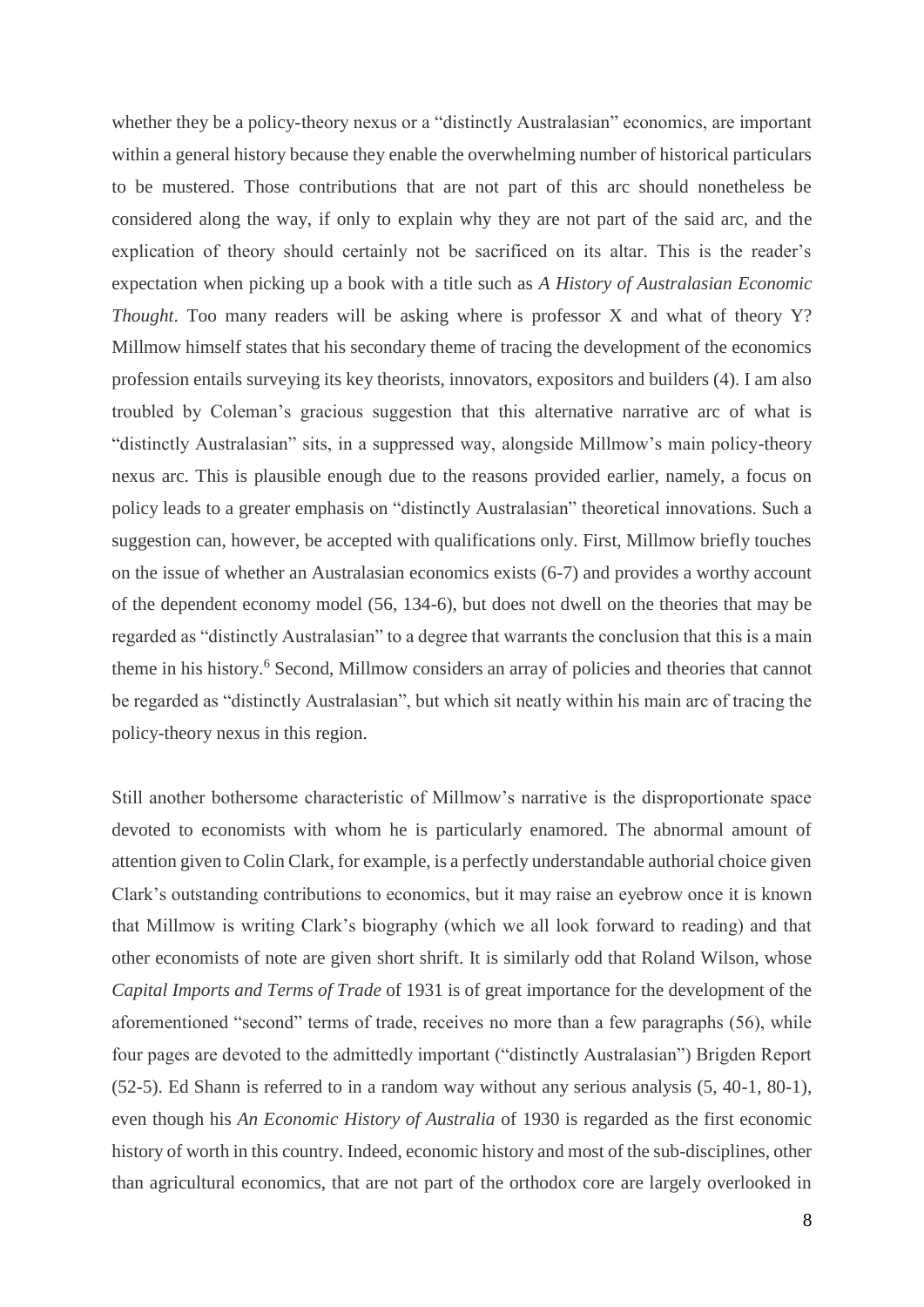this text. This is presumably because of their smaller impact on policy formation. The Butlin brothers (S. J. and N.G.), for example, are cited a few times for their commentaries on the economics profession, but there is not a single reference to any of their monumental economic histories (which weighed in at 400 pages at a time) and the distinctly Australian economic history that they promoted. Similarly, Geoffrey Blainey—who did have an important impact on policy, if only via his aphorisms—rates only one mention, which is an unexplained reference to *The Tyranny of Distance* of 1966 in Millmow's review of the HET literature (12). There is also clearly a disposition to dwell on any connection between Australasian economists and Cambridge dons. This is understandable given the Cambridge influence in the Antipodes via the parade of Australasian students who sought education at that place and, further, the strength of the Marshallian, Pigovian and Keynesian research programs in the twentieth century in most countries. At the same time, interesting anecdotes relating to this Cambridge connection are, in my view, bordering on that guilty pleasure which I call Cambridge porn. This is dramatically seen in the decision to allocate three pages to the Cambridge experiences of those who gained employment at Canterbury University College (32-4), while allocating a single short paragraph to UWA, in a general review of the Australasian universities.

I also have one or two niggles about outright omissions from Millmow's history in the pre-1970 world. Some leniency should be shown with respect to unexplainable omissions due to the subjective nature of determining what constitutes a major contribution in economics and the binding nature of word limits. Some omissions are, however, sufficiently perplexing to deserve passing comment. For want of space (and reflecting my own subjective preference), I draw just two illustrations from Shann's world and hence the only archival research I have undertaken on twentieth century Australian economics. Shann's close friend A. C. Davidson is nowhere mentioned, yet it was late night conversations between these two at UWA, prior to the elevation of the latter to the head of the Bank of New South Wales (BNSW), that gave rise to *Central Reserve Banking* in 1929. This slim volume is one of the earliest Australasian proposals for an independent central bank that should possess Bagehotean lender of last resort responsibilities, but not the ability to allocate scarce means to alternative ends via the credit creation process. Nor is there any reference to the way Davidson established the largest economics research department in Australasia in the 1930s at the BNSW, with a complement equal to any university department of that time. It was in the early days of this venture that Davidson and Shann engineered one of the most important policy responses to Australia's second Great Depression by controversially depreciating the Australian pound in 1931. The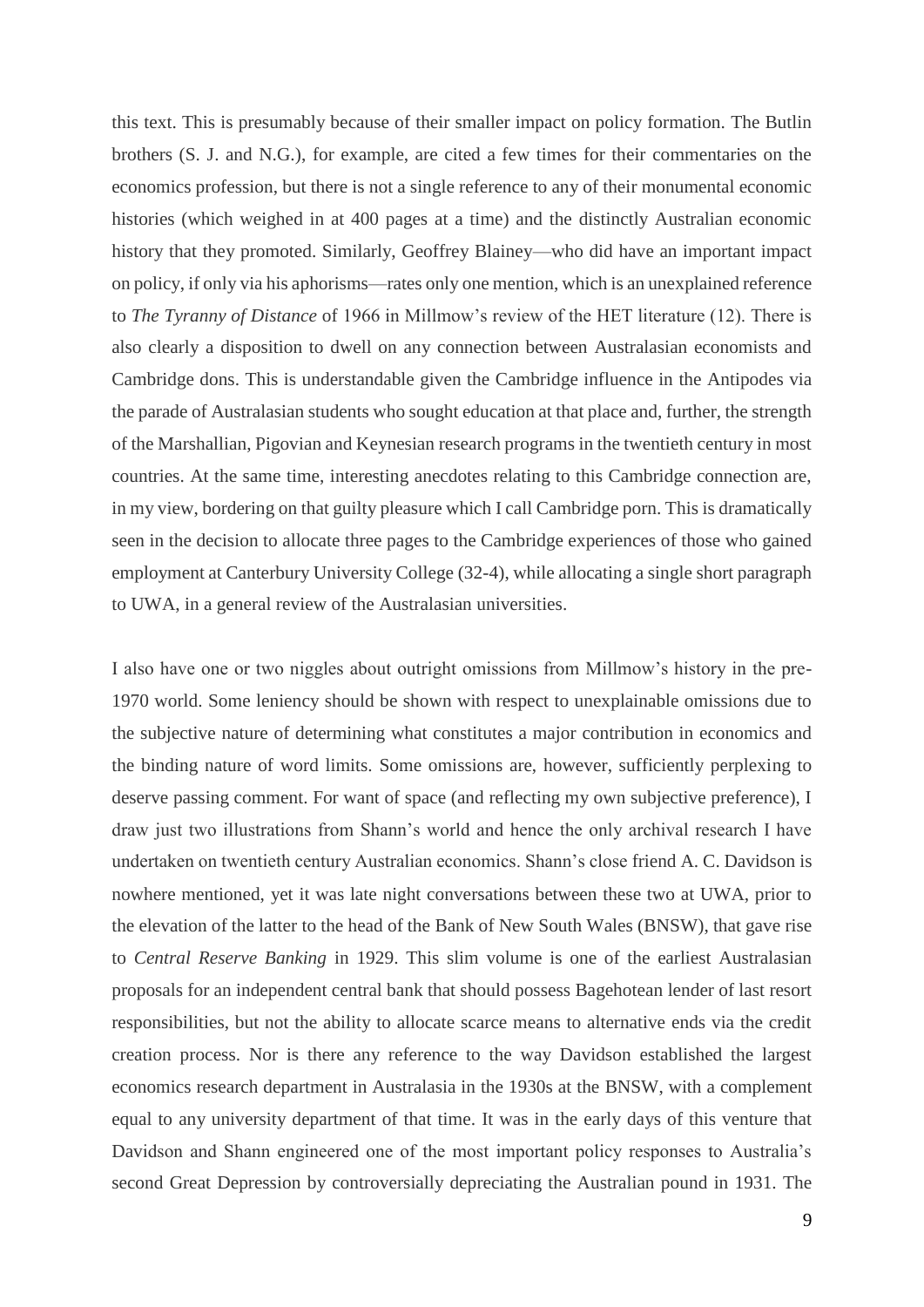department, which subsequently became a minor kingdom overseen by Davidson, both undertook research to prevent capital flight at a time when new political movements threatened property rights and funded economic research in the broadest sense, including the work of many economists who were earlier involved in the Premiers' Plan. It was justified in Davidson's mind because the BNSW and its customer base were so large that the long-term interests of the BNSW shareholders and Australia were one and the same thing.<sup>7</sup> These contributions, moreover, merit comment since, at least outside HETSA circles, they are perhaps the least known in Australian economic thought and because they fit neatly within the policytheory nexus that sits at the heart of Millmow's narrative. It is also an odd omission given that Millmow has written effectively on other aspects of Shann's life and the debates of the 1930s generally. I accept, for all this, that both he and the readers of this review might reasonably shrug off this quibble with the argument that it is a subjective call. The post-1970 omissions, which are a different matter, are considered in the next section.

The publishers should also be a little concerned with the number of grammatical errors and inelegancies that were not picked up in the final proofs. These perhaps strike the eye only because the narrative is, for the most part, well written. Indeed, I suspect many external parties have dutifully undertaken editorial sweeps. The number of semi-colons in some sections is certainly a tell-tale sign that an effort has been made to mend mangled sentences. Some chapters have, furthermore, clearly been worked over to a far greater extent, with the result that they read far more easily than others. I nonetheless noticed an astounding number of stylistic slips while lazily reading the book without ill intent. Consider the following as an absentminded sample. The definite article is missing in the following: "marked a singularly Australian contribution to trade theory; later known as [sic] dependent economy model" (56). It is inelegant to use two colons in the same sentence (61). There are two aheads in the following: "Jumping ahead a few years ahead" (132). There is an unwanted comma in: "Whitehead, had earlier persuaded..." (133). The following requires addressed or addresses: "Philpott address the related problems" (145). The following reads oddly: "recast the shaping of the Australian economics profession" (149). Shortly after we have: "those with a professional training basis in price theory" (149). It is not standard practice to use a comma to separate a title from a name when the former is used as an adjective, as in the following mouthful: "He referred to Deputy Prime Minister, Jim Cairns's suggestion" (175). The noun "commitment" is usually followed by a preposition: "a commitment promoting collective bargaining" (177). The mangled nature of the following is self-evident: "It was so successful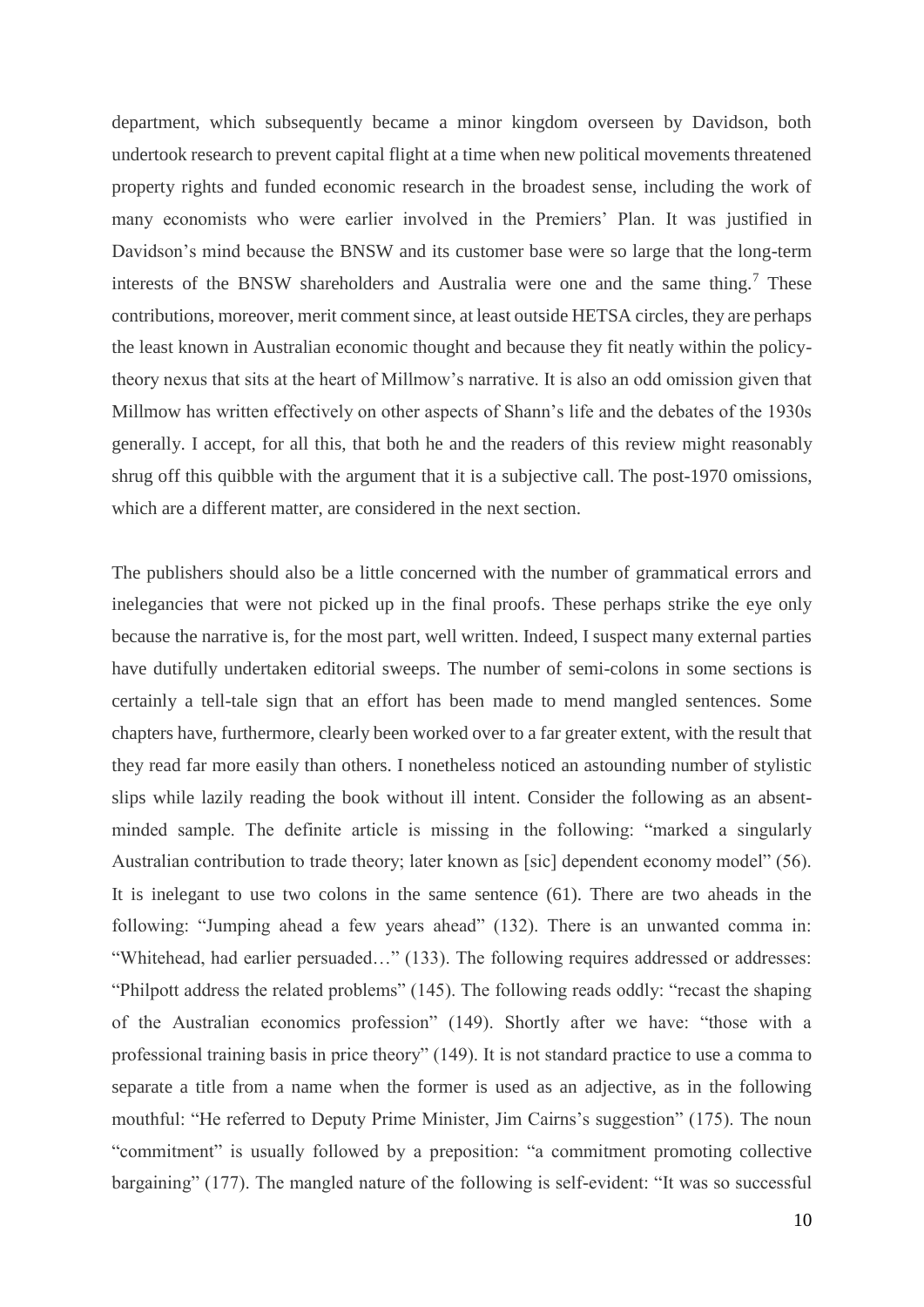that…Willis adamantly declared that it was their creation, not economists" (189). The following passage requires "who identified" or, if the publication is to be anthropomorphized into an active agent, "which identified": "His thesis was fortified by Snape (1977), identifying what would become known as..." (195). The logical syntax of the following should be "funded partly by A and partly by B": "The IMP model was part-funded by the university and partly by business corporations along with various state and welfare bodies" (207).

This really is a case of an irresponsible child throwing stones in his own glasshouse given my own inability to write error-free copy and, as the reader can readily see, many of the stylistic errors are very minor. I nonetheless felt obliged to comment. I add that although most chapters read extraordinarily well—at least by the standards of the dour world of economics—some pages are bereft of a narrative rhythm. Perhaps in a quest to finish the text in haste or due to the intervention of an external proof reader or because of the transgression of a word limit, quite a few passages entail a series of short sentences that are not placed in an elegant arc (such as the top of 170 and bottom of 144). I also suspect that the uneven nature of the text will be magnified for readers who are not Australian economists, since quite a few of the protagonists in Millmow's tale are not placed in context. An educated Australian, for instance, would know that Paul Kelly and Geoffrey Blainey are two of our most important public intellectuals, but most international readers will not know them from Adam. Australians who are not economists of a certain age will also find it difficult to weigh the importance of some anecdotes, claims or contributions, since sometimes the subject of study is introduced with a short biographical sketch and sometimes he or she is not. Similarly, sometimes the protagonist's first name is given and sometimes it is not, and sometimes the theoretical contribution is explained in detail and sometimes it is not. Millmow's history is, in short, written for local economists who know the stage, are familiar with the actors and are conversant with the plays of this vintage. This, of course, may not be a problem if such economists are the target audience. Indeed, given its readability, I strongly suspect the elderly in our profession will readily turn to the narrative itself after sheepishly looking up their own names in the index.<sup>8</sup> The referencing could have also been better, with the citations for some quotations short of the required page number and some claims being moored at a sufficient distance from the citations that one cannot determine their anchorage. In Millmow's defence, managing the number of *personae dramatis* in this work would have tested the skills of a literary historian of the highest order. A form of revealed preference is also exhibited by the fact that I read it to the end almost in one sitting.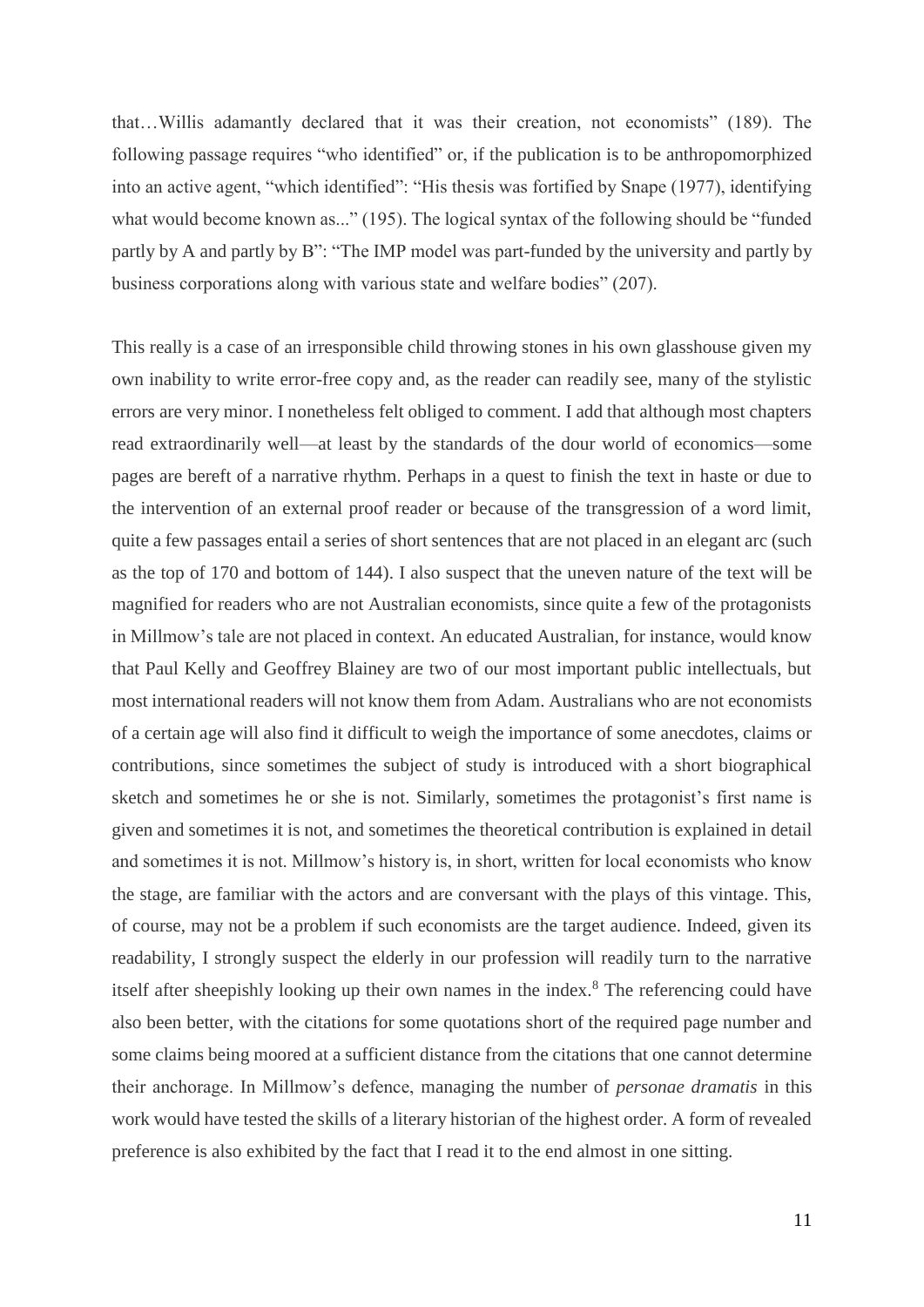#### *3. Leading Australian Contributions 1970-2000.*

The exercise of identifying Australasian economists who made important contributions in the last decades of the twentieth century is even more subjective and fraught than in the earlier period, since most candidates are in some way or another still alive. Insufficient time might have passed to judge the worth of their contributions, offence may be taken or favor curried, and judgements may be driven by random associations between historian and subject. I certainly do not want to present myself as a cultural commissar who, standing above the community, solemnly announces the ten or twenty best economists in recent times. Thus, to remove myself from the exercise somewhat, I have surveyed ten Australasian economists, all of whom gained professorial rank, to identify those Australasian economists who they believe made the greatest contributions to economics from 1970 to 2000. I encourage readers to treat this exercise with skepticism, since I have found in the modern age that much faux objectivity is conveyed when traditional narratives are transformed into lists, matrices and numbered bullet points. (And I do provide a list below!). Such an exercise also drifts dangerously close to the type of phenomenology studies that now plague the business disciplines, whereby transcribing what people say strangely renders it factual. The survey was, furthermore, executed in an informal manner via casual correspondence and in a way that allowed respondents to report in their own opinionated fashion. Thus, to repeat in order not to mislead, all I have done here is to replace my own subjective assessment with the subjective assessments of ten other, admittedly more senior, economists. Millmow's book is then judged on the extent to which some of the economists so identified are considered in his narrative.

The individuals chosen as respondents in the survey have certain characteristics. First, many were chosen because of their own contributions to economics, as reflected in fellowship of the Academy of the Social Sciences in Australia, the ESA Distinguished Fellow Award, the ESA Honorary Fellow Award, the ESA Distinguished Public Fellow Award, the Order of Australia, and so on. Indeed, one or two of the respondents have themselves been identified in this survey as making a substantial contribution between 1970 and 2000. Several other respondents were added to the mix because they are integrated sufficiently into the economics community that they could weigh the contributions of their near contemporaries. Second, to ensure that all subdisciplines, schools of thought and regions are represented, I have sought individuals from a range of backgrounds, including two senior heterodox economists, one New Zealander and, in a vain attempt to shift the view beyond the local fishbowl, one economist who has worked predominantly outside Australasia. A major failing of the exercise is that no senior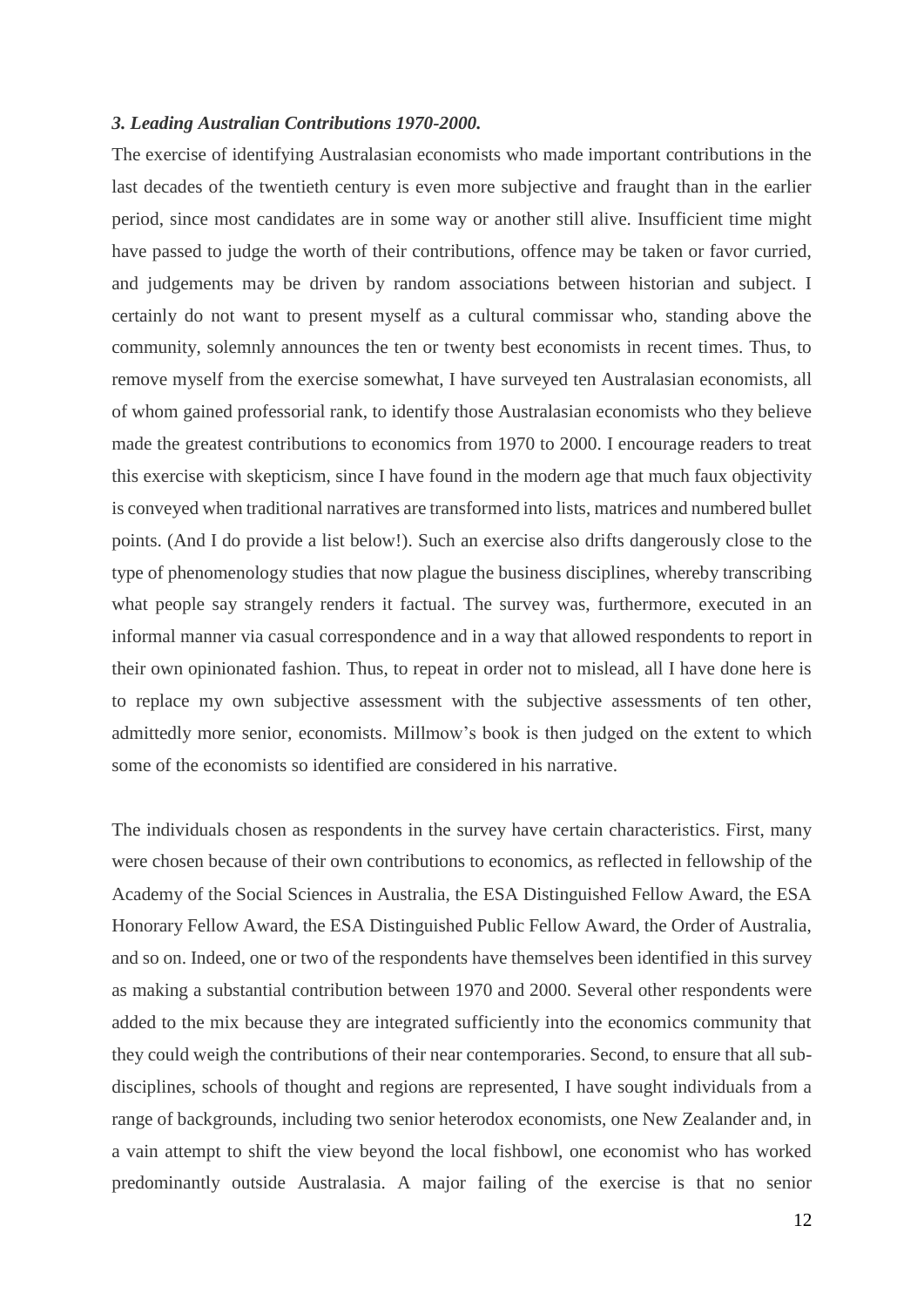econometrician (as opposed to applied economist) was approached due to the simple fact that I do not know any and was unwilling to cold call busy people whom I do not know. Some econometricians have nonetheless been identified by the other respondents. Third, except for one economist aged in his fifties, the respondents are in semi-retirement or approaching semiretirement, and hence have less skin in the game. Fourth, to reduce the role of individual authority and to encourage a free response, the respondents remain anonymous.

The ten respondents were asked to nominate ten economists who made the most important contributions to economics in any domain—whether it be theory, policy or text-book writing while predominantly residing in the Antipodes. In keeping with my *Centre Pompidou* approach of clearly displaying the (sometimes flawed) inner workings of this exercise, I stress that those who were asked to participate responded in a range of ways. Some nominated contributions in an informal narrative, while others presented their findings in a neat tabulated form. Some described the contributions in a general way, while some accompanied their description with specific publications (but invariably with the rider that this was not easy because each contribution was "more compelling than a single article or book"). Some of the elderly, no doubt busy in their post-teaching life of publishing without perishing, provided fewer than ten nominations. Indeed, two provided no more than a handful of nominations, with one of these explaining he was in ill-health.<sup>9</sup> Most, however, presented a full list of ten, and one or two could not resist the temptation to add one more. Finally, reflecting the importance of drawing upon economists from a range of backgrounds, some respondents dwelt on those contributions in their area of interest, such that trade theorists predominantly nominated trade theorists and heterodox economists predominantly nominated heterodox economists (and this is returned to below). More complex survey approaches could have mitigated these problems. I particularly contemplated deploying the multi-round Delphi method, whereby in the first round somebody jarringly called a change agent (i.e. me) collects the anonymous responses from an expert panel, and in the second round, panel members revise their responses, without the noxious influence of authority, in light of the first-round results. Such a technique may have both prompted the memory of those who provided only eight or nine nominations and encouraged respondents to consider contributions outside their area of interest. In the end, however, I suspected that the respondents would not have the patience for this, especially as I specifically stated that this was for a review rather than a full-length history. In any event, to further reduce the subjective nature of the exercise, two nominations were required to make the list, which is shown below.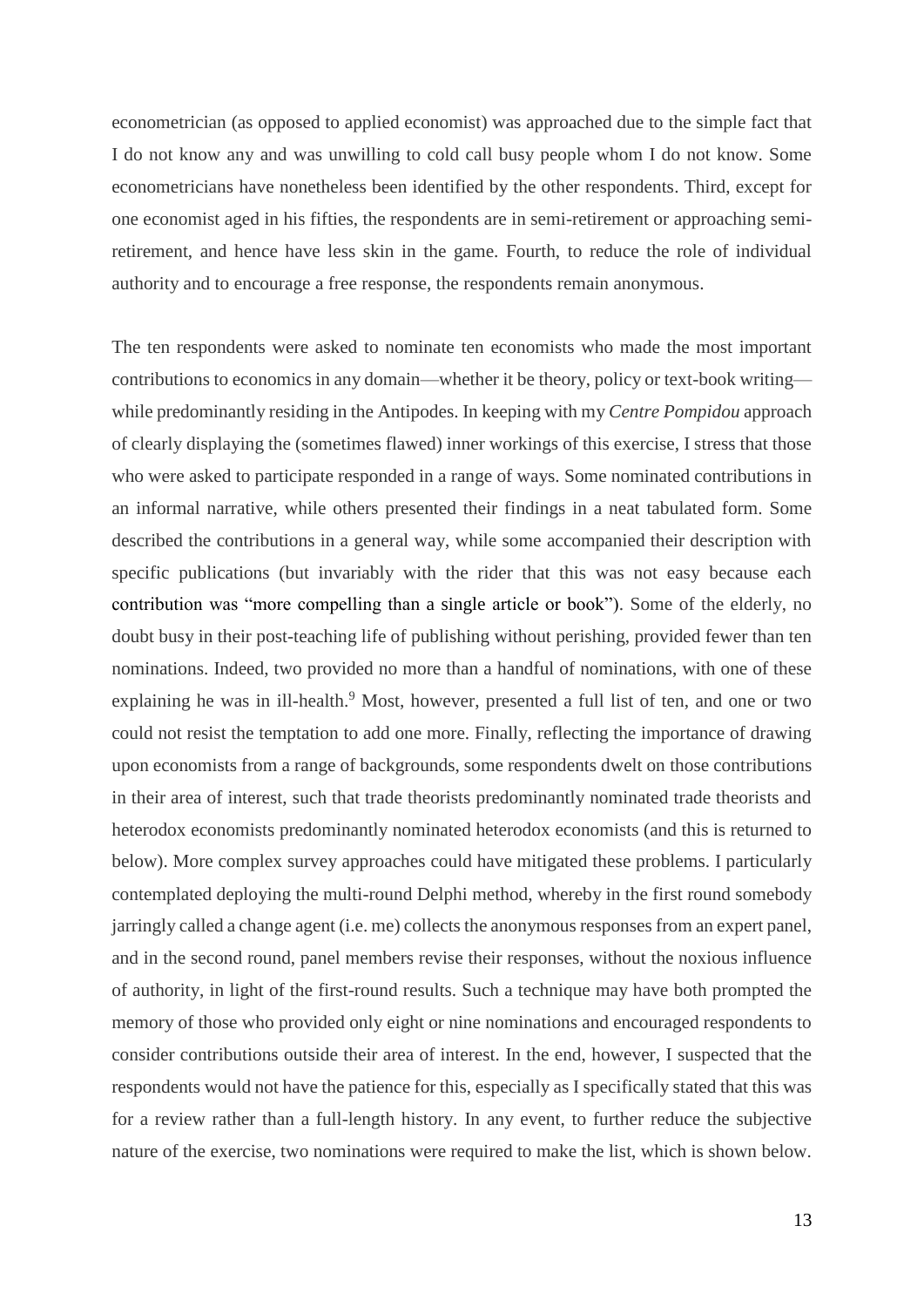| <b>Economist</b>                                          | <b>Contribution</b>                                                                           | <b>Votes</b>   |
|-----------------------------------------------------------|-----------------------------------------------------------------------------------------------|----------------|
| Brennan, Geoffrey                                         | Public Choice Theory.                                                                         | 3              |
| Chapman, Bruce                                            | Public Policy, particularly income-contingent loans<br>(HECS).                                | $\overline{4}$ |
| Corden, Max                                               | International Economics, particularly the general<br>equilibrium analysis of "Dutch Disease". | 6              |
| Dixon, Peter                                              | CGE modelling.                                                                                | 3              |
| Groenewegen, Peter                                        | History of Economic Thought.                                                                  | 3              |
| Gregory, Bob                                              | "Gregory Thesis", Labour Economics, Public policy.                                            | $\overline{7}$ |
| Ross<br>Garnaut,<br>$(\&$<br><b>Anthony Clunies-Ross)</b> | Taxation of Resource Rents, Public Policy.                                                    | 3              |
| Gruen, Fred                                               | Public Policy, Welfare Economics.                                                             | $\overline{2}$ |
| Harcourt, Geoff                                           | History of Economic Theory, Post<br>Keynesian<br>Economics, and Cambridge Controversy.        | 3              |
| Hughes, Helen                                             | Development Economics, Indigenous Education.                                                  | $\overline{2}$ |
| Kemp, Murray                                              | <b>International Trade.</b>                                                                   | $\overline{2}$ |
| Kriesler, Peter                                           | Post-Keynesian Economics, particularly Kaleckian<br>Economics.                                | $\overline{2}$ |
| Lloyd, Peter                                              | International Trade, particularly intra-industry trade and<br>the analysis of protection.     | $\overline{2}$ |
| Nevile, John                                              | Macroeconomics, Unemployment,<br>Fiscal<br>policy,<br>Income Distribution.                    | $\overline{2}$ |
| Pagan, Adrian                                             | Time-series Econometrics.                                                                     | $\overline{4}$ |
| Pitchford, John                                           | Pitchford Thesis.                                                                             | $\overline{2}$ |
| Quiggin, John                                             | Micro-theorist, Critic of Reform Movement.                                                    | 3              |
| Snape, Richard                                            | International Trade and Teaching.                                                             | $\overline{2}$ |

One attribute of this list immediately stands out. The votes were dispersed over so many candidates that, except for Corden and Gregory (with six and seven nominations respectively), most of those listed received no more than three nominations. The subjective nature of the process is further reflected in the great variance in the accompanying justifications for these nominations. There was also an extraordinary number of economists who were proposed once only. Space limitations prevent me from commenting on these singletons, so I restrict myself to listing a handful who were not mentioned in Millmow's book. These include Paul Miller for his work in applied economics; Bill Griffiths for his work in Bayesian econometrics; Noel Butlin for his work on the economic history of pre-colonial Australia, with specific reference to *Economics and the Dreamtime: A Hypothetical History* of 1994; Boris Schedvin for his work on the economic history of the 1930s depression, with specific reference to *Australia*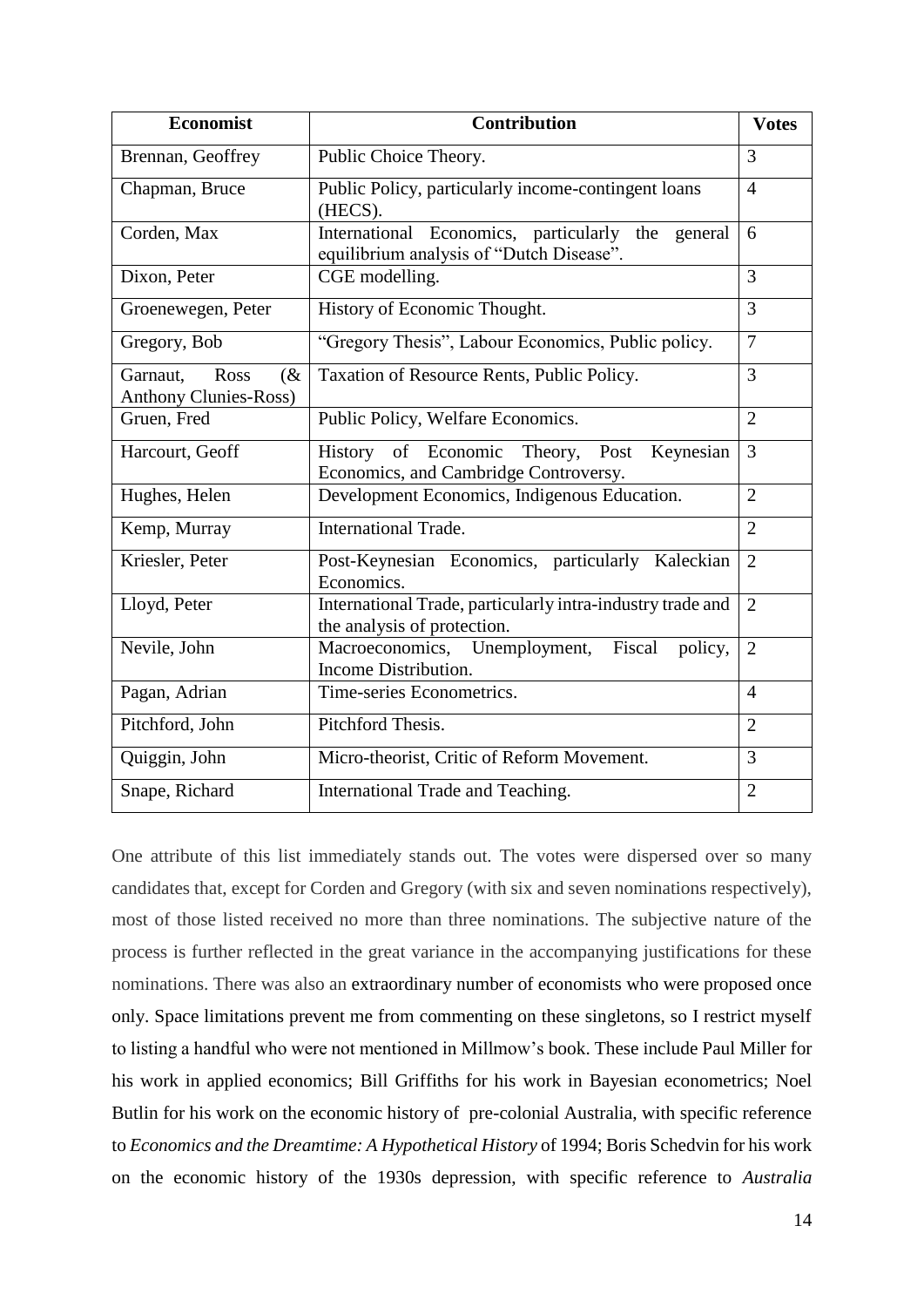*and the Great Depression* of 1970; and Peter Earl for his work on "psychological economics", with specific reference to his 1990 survey article in the *Economic Journal*. There were many more highly praised singletons who did earn guernseys in Millmow's history but were given no more than perfunctory run on parts. I now consider the way Millmow treated a sample of the economists who were nominated twice or more to demonstrate how his interests, particularly his preoccupation with policy, have caused him to undervalue or ignore some notable contributions. It would have been interesting to consider every economist so listed, but the handful chosen is sufficient to make my point, especially as space is short.

#### *(i) Geoffrey Brennan*

Brennan was nominated thrice for his contributions to public choice theory (PCT). Reference was made to his co-authored books with the Nobel Laureate James Buchanan (1980, 1985); his theory of expressive voting; and his 1976 *Econometrica* article "integrating the spending and taxing sides of the fiscal problem". I make no attempt to provide an account of Brennan's *oeuvre* simply because of the sheer number and intellectual weight of his publications. Their range is such that I cannot even find something representative to dwell upon. At most, broad divisions may be delineated. First, he contributed to that part of the Virginia public choice tradition now called constitutional economics, which amounts to modelling the way agents agree to rules that constrain their future collective choices. The publications along these lines that were co-authored with Buchanan were referred to in the latter's Nobel citation. Second, and again related to PCT, he played an important role in the development of the theory of expressive voting in several books with the senior presses (some co-authored) and numerous articles. Third, he contributed to virtue economics, the economics of esteem and the economics of religion. Brennan's ESA fellowship citation, which also provides a decent synopsis of his work, concludes that he was "a key figure in the emergence of public choice theory in the later part of the twentieth century, although critical of the reductionist approach of much of it" (Anon. 2013). It is, indeed, worth emphasizing that Brennan contributed to the tail end of the development of the Virginia school, one of the most important intellectual revolutions of the last century, by embedding himself in Virginia Tech (VPI) in the late 1970s (Brennan 2004). He was described by Buchanan himself as that "golden-voiced 'wild colonial boy' from Down Under" (Brennan and Buchanan [1980] 2000, xix). The scandalous way this school was pushed out of the University of Virginia following one of the most clearly identified acts of intellectual discrimination in the history of economics, and subsequently moved to VPI and then to George Mason University, has bred attractive anecdotes that now compete with Cambridge Porn. It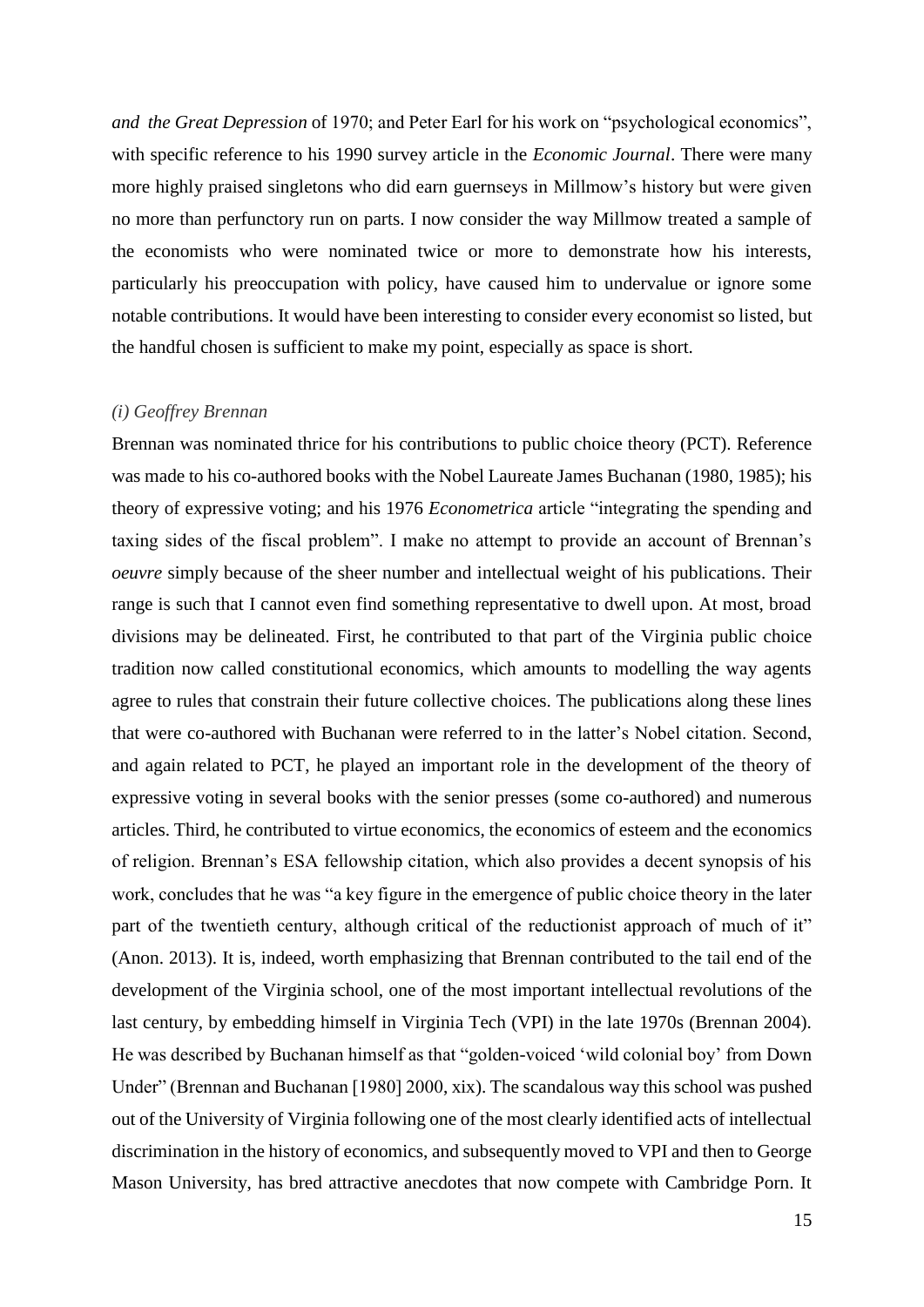does not take much prompting for Brennan, an opera singer of some worth, to sing the troubadour tale in which this long march is traced.

There is not a single reference to Brennan in Millmow's book. This cannot be explained by Millmow's requirement that an economist's career predominantly transpired in Australia because Brennan's stint at VPI was not long (1978, 1979-83). If anything, Brennan was firmly embedded in the Australian scene via an ANU chair and a period as editor of the *Economic Record*.<sup>10</sup> An alternative, more speculative, explanation for this omission is that Millmow has relied on J. J. Pincus' (2014) argument that PCT had little impact on Australian public policy, which Millmow duly cites (221-2). Pincus may be right, but, as I keep emphasizing, although the policy-theory nexus should be welcomed as a driving theme, non-policy related contributions must be acknowledged along the way, if only in asides. Pincus' argument is also a little more nuanced than Millmow suggests. He contends that although PCT did not play a role in the shift towards a pro-market sentiment in the post-1970 world, it may have had a perverse and minor role via the Bentley-Schattschneider tradition within PCT that entails modelling pressure group activity. Specifically, the modelling of the nefarious influence of interest groups on political decisions may have contributed to the establishment of the many regulatory bodies in Australia, outside the politician's reach, the members of which now act as Walrasian planners who impose imagined market outcomes in incomplete markets. I suspect that this development is disconcerting for both the men of 68 and the men and women of 86. It is also worth mentioning that Pincus himself had stints at VPI and made contributions to this Bentley-Schattschneider tradition by fusing it with Mancur Olsen's modelling of groups to measure the extent pressure activity shaped US tariffs  $(1975, 1977)$ .<sup>11</sup> Millmow largely ignores this, with a lone reference to Pincus' doctorate (171), and also overlooks the way Pincus's pioneering use of cliometrics to explain political outcomes has now become a standard exercise in those blue-ribbon journals that rank statistical findings over originality. He instead focuses on the admittedly important anecdote that Pincus, rather than Arthur Laffer, is responsible for the Laffer curve because he drew the "pregnant belly" curve on a board for his fellow Stanford classmates, Laffer and Michael Porter (171). This story has been doing the traps for some time (and since acknowledged by Laffer), but it is good that someone has finally put it in print. It is still odd that Millmow awards Pincus four references and Brennan none. It also must be admitted that PCT is now inexplicably in a parlous state in Australia. Nancy Maclean's (2016) recent denigration (if not poisonous account) of the origins of PCT in *Democracy in Chains*, which is distorted history at its very worst, may not help matters.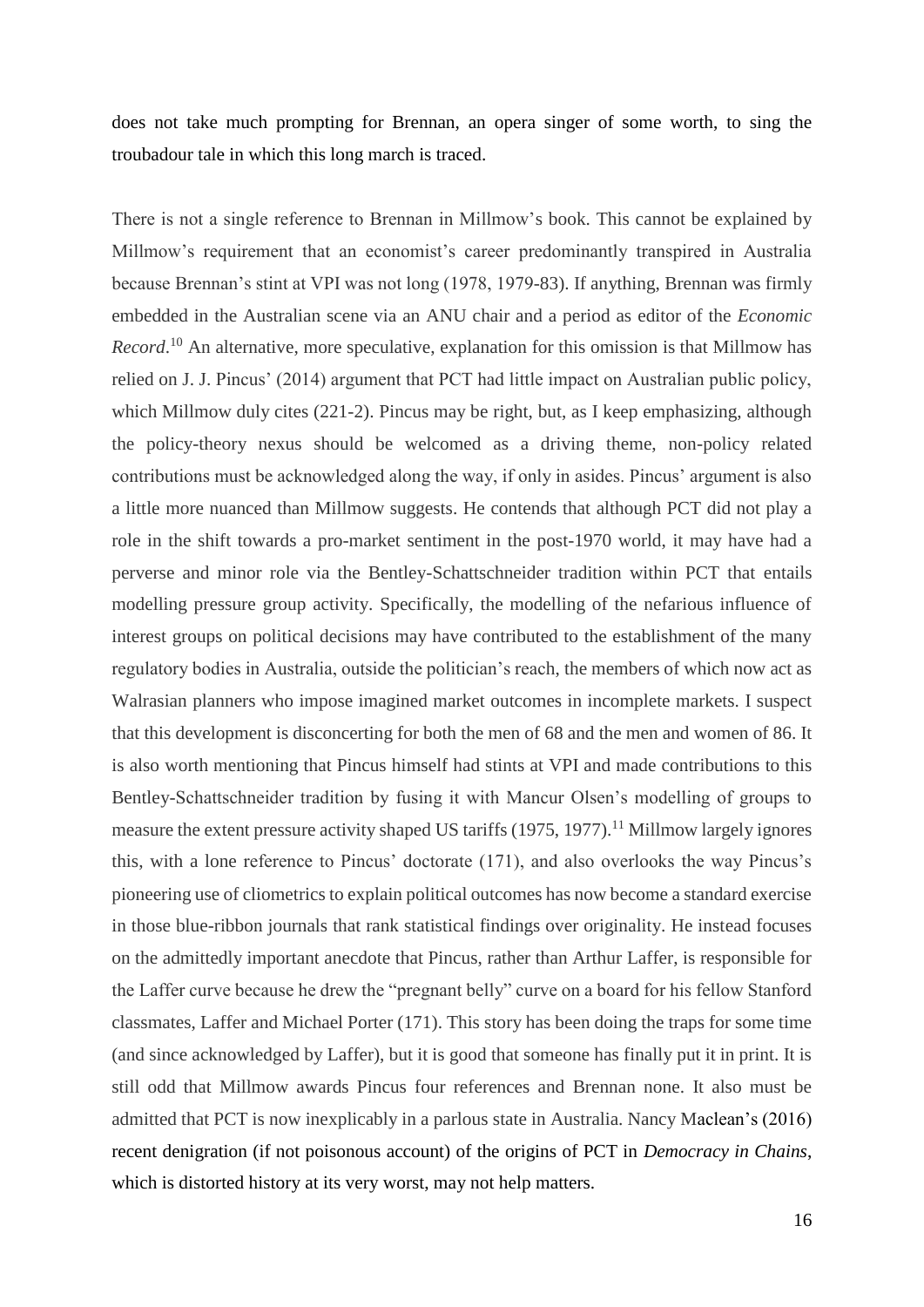#### *(ii) John Quiggin*

Quiggin was also identified three times. Reference was made to his contribution as a microeconomic theorist, but with the delightful backhander of "when he is not trying to save the world"; work on the theory of anticipated utility; and *Great Expectations: Microeconomic Reform and Australia* (1996). In the latter publication Quiggin drew upon a disturbingly large number of technical articles that he had published in ranked journals. (Consult the line-entries between 35 and 113 of the 213 articles in his 2011 CV). It is therefore representative of a fair share of Quiggin's research intent prior to the millennium, but, admittedly, it is not related to his widely cited articles on either contingent valuation methods to determine values of nonmarket goods or the theory of anticipated utility. *Great Expectations* made a mark because it challenged the reform movement within the boundaries of established economic theory rather than by delivering a hectoring and wayward critique of something called "economic rationalism", which was then a popular sport amongst sociologists, such as Michael Pusey. Quiggin's key proposition was that reform was driven less by economic theory and more by members of an ideologically charged "policy elite" who had an almost emotional objection to the policies of the 1950s and 1960s (1996, ix, 5). Modern orthodox economics, after all, could not be blamed for the reformist zeal since it was devoted to both market failure and beauty. It must be granted that a few of Quiggin's arguments are overstated and he never resolves the problems associated with quantifying the effects of reform. He nonetheless makes many telling points. The one that caught my eye is that the redistribution which many presume follows reform—say via transforming a potential into an actual Pareto improvement or achieving an egalitarian goal after enlarging the pie—creates distortions that need to be considered in any efficiency calculation (1996, 45). This insight topples the traditional partition between the efficiency and equity issues. Quiggin surprisingly concludes in an uncontroversial fashion by claiming that the gains from reform were over-stated, even if they had a "positive" impact "in many, perhaps most, cases"; and that more, not less, economic theory should be deployed to challenge the unthinking formulae of an over-zealous elite (1996, 222-3).

Millmow acknowledges Quiggin by referring to the way he challenged Olsen's thesis that governments are beholden to special interest groups (222, but without reference to a specific publication); emphasized the potential losses from privatization (235); and claimed reform was driven by dogmatism rather than analysis (236). Quiggin and his numerous publications are, however, not placed in any context. This is in keeping with the irregularity with which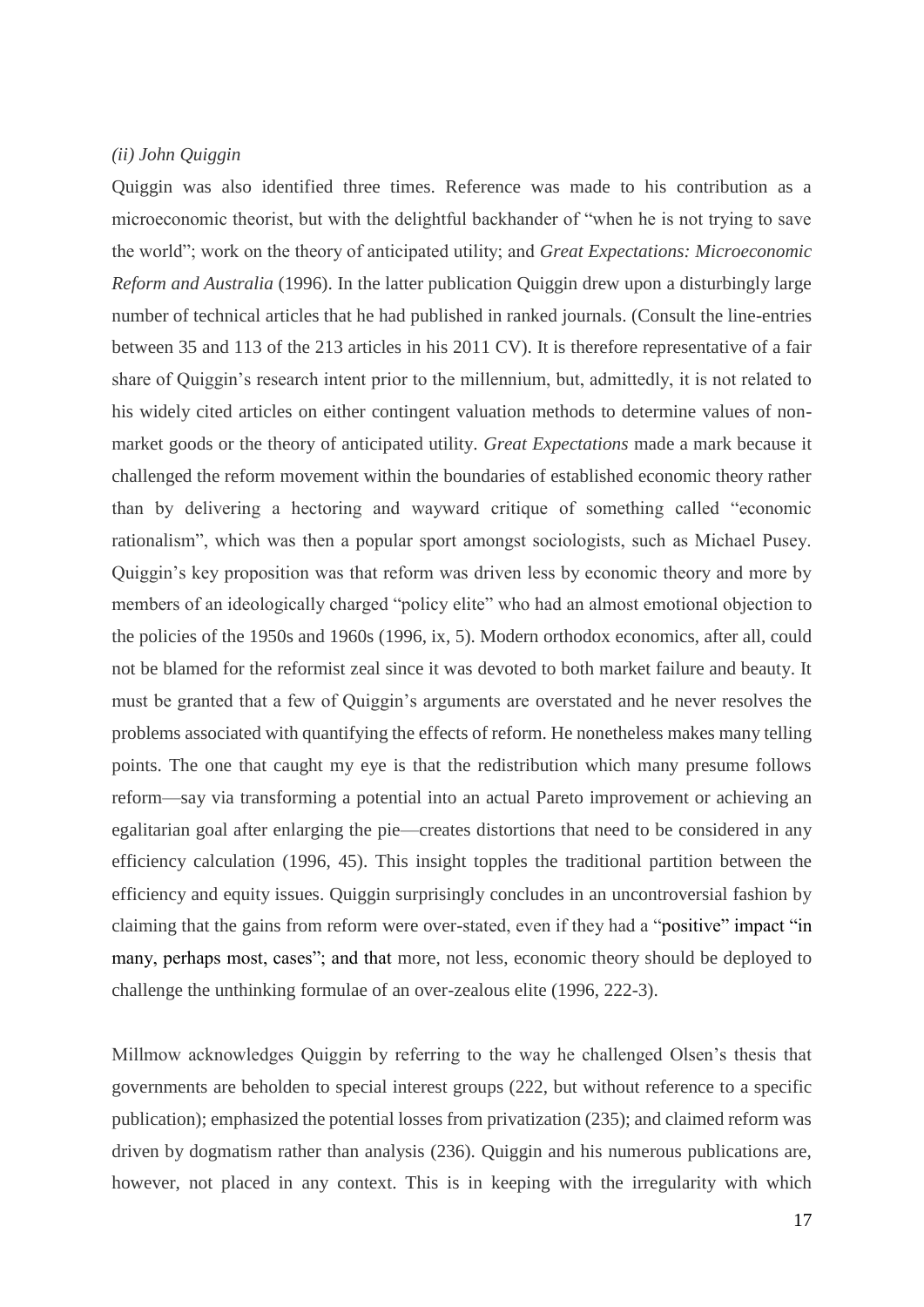Millmow provides contextual background for his players. The result is that readers marginal to the local economics community would have no idea about the importance of Quiggin, for good or ill, in the economics debates prior to 2000 (and, of course, since). There is certainly no reference to the way that Quiggin emerged as a public intellectual in Australasia in the early 1990s. His publications now number over 1500 once non-academic items are counted; he seems to be a fellow of very nearly every society (including the ESA); and he has over 5000 Twitter followers. It is also strange that Millmow considers the economic rationalism (ch.10) and microeconomic reform (ch.11) debates in different chapters even though they are intimately connected. Perhaps Quiggin would have loomed larger if they had been linked. Some contested issues could have also been resolved if the two debates were considered jointly. For example, Millmow's fair-minded account of the debate over 'economic rationalism' entails questioning Pusey's 'straw man' argument that the economics discipline was to blame for the rise of this contested entity, while his account of the debate over 'reform' leaves unquestioned Quiggin's argument that an ideologically charged 'policy elite' implemented reform without regard for economic analysis. The two contentions are quite different. Fred Gruen (1997), for one, claimed within a civil review of *Great Expectations* that reformers, like himself, were responding to economic crises in the best and most rational way they could. Millmow also fails to explore the many theoretical arguments that underpin Quiggin's critique of reform. Nor, for that matter, does he provide any analysis of this author's technical papers on anticipated utility and valuing non-market goods, let alone any historical context for their emergence. These omissions are again in keeping with Millmow's preference for policy over theory. In this case, however, there is even less justification for this strategy. This is because those economists with 'cool minds and cool hearts' would have simply dismissed Quiggin's policy interventions as the unreasoned contentions of a bleeding-heart if it were not for the credentials earned for his technical articles in blue-ribbon journals. Quiggin is, in fact, a fine representative of that latetwentieth century figure who may be called the orthodox 'heterodox' economist.

#### *(iii) Peter Groenewegen*

Groenewegen was nominated by three respondents for his contributions to HET, with all specifically mentioning the importance of his biography of Alfred Marshall, *A Soaring Eagle* (1995). I have little to add to the several appreciations of Groenewegen's career, especially Dollery (2002) and Aspromourgos and Lodewijks (2004). His 18 books and 140 plus chapters and articles by the time of his retirement from Sydney University in 2002 also speak for themselves. I remind the reader only that Groenewegen's celebrated work on late Victorian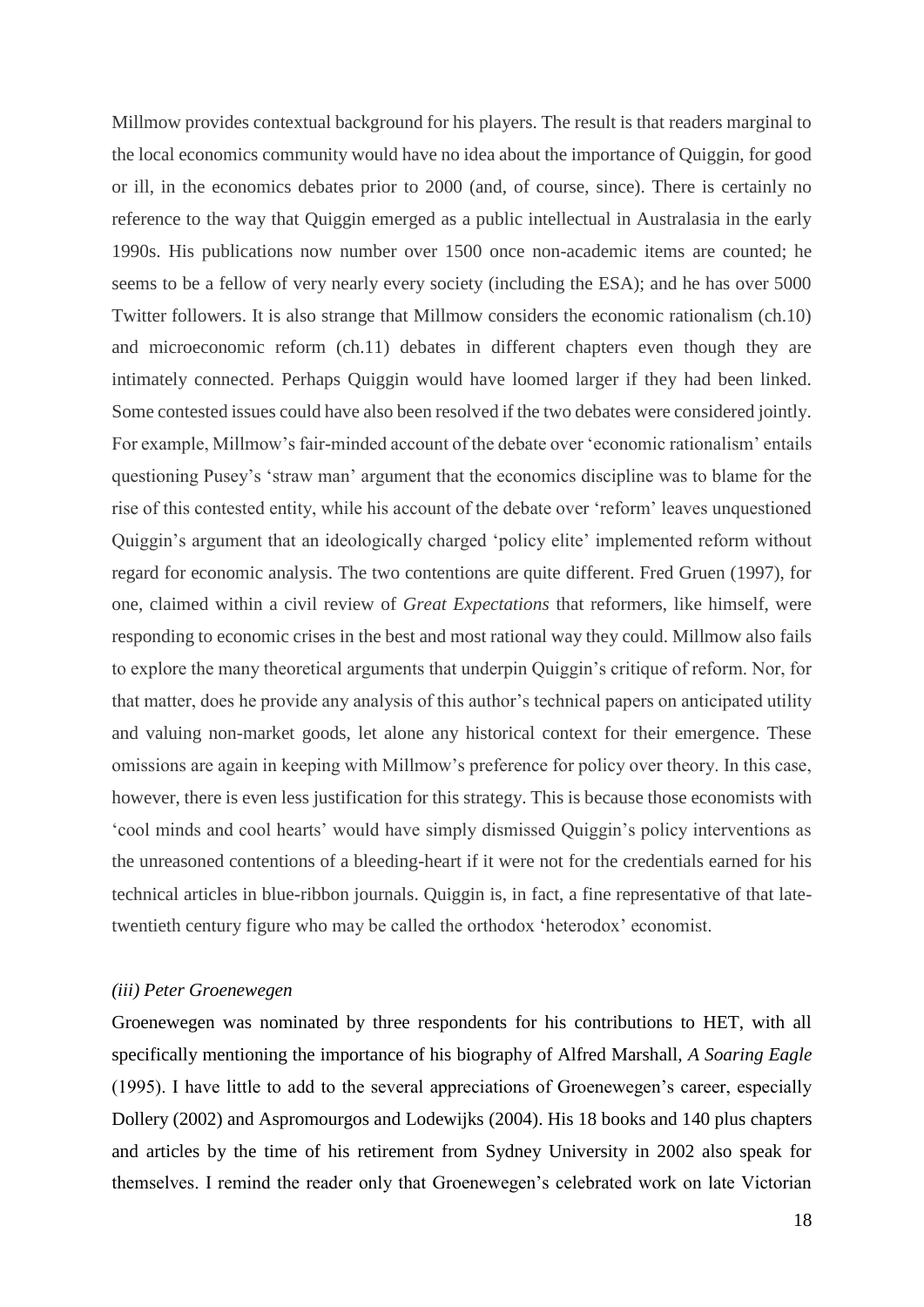proto-neoclassical economics, especially in the form of his biography of Marshall, came quite late in his career. He began his calling as an historian in the 1960s as a specialist in eighteenthcentury economic thought and devoted many years in the 1970s to public finance, which led to the publication of the distinctly Australian textbook, *Public Finance in Australia,* in 1979. Perhaps the best comment to make about Groenewegen's research is that his pre-occupation with the historical particulars is such that one cannot detect his ideological position by consulting his texts, with the surplus or the marginalist or other vision looming large depending on the era under examination. His only religious commitment seems to be to scholarship, which, and this must be stated, he occasionally defends in an unnecessarily brutal manner. At the same time, Groenewegen's devotion to scholarly rigor has been imitated by many younger Australasian historians—if only from fear of being caught out—in a way that has made them better historians. It has also been accompanied by a type of mentoring of the young that is no longer rewarded in Australian universities. Indeed, it should not be forgotten that Groenewegen has had an equally important career as a teacher of a historically-inclined economics to generations of Sydney University students. I never audited these classes, but numerous students, including Glenn Stevens, the ex-governor of the RBA, testify to their erudition.<sup>12</sup> I believe, however, that a more valuable signal of their worth is how they shaped the world view of lesser mortals. I recall some years ago coming across a young entrepreneur in a public bar who was carting bird seed between Sydney and Melbourne and who, on hearing I was an economist, promptly relayed an elegant account of Ricardian rent he had derived from Groenewegen's class. I am sure it helped him in his endeavors.

Now, though Millmow may cite Groenewegen's publications in the process of commenting on an historical issue, he does not make a single reference to the way this scholar's body of work acts as an independent contribution to Australian economics. This omission is even more astonishing given Millmow is the president of HETSA, which was founded in 1981 and, until recently, dominated by Groenewegen through the force of his personality and the number of 'encyclopedic' questions he asked from the floor at the annual HETSA conference. Given that many economists no longer recognize HET as economics, this omission is tantamount to Millmow accepting that HET, and thereby his own research agenda, is not an integral part of economics. Maybe it isn't. I have never had strong views on the matter and, in any event, although I regard myself as an economist, I feel there may be more kudos derived from the appellation of historian. Still, nearly all HET specialists disagree with me on this matter, and hence Groenewegen's absence from Millmow's history will raise an eyebrow amongst HETSA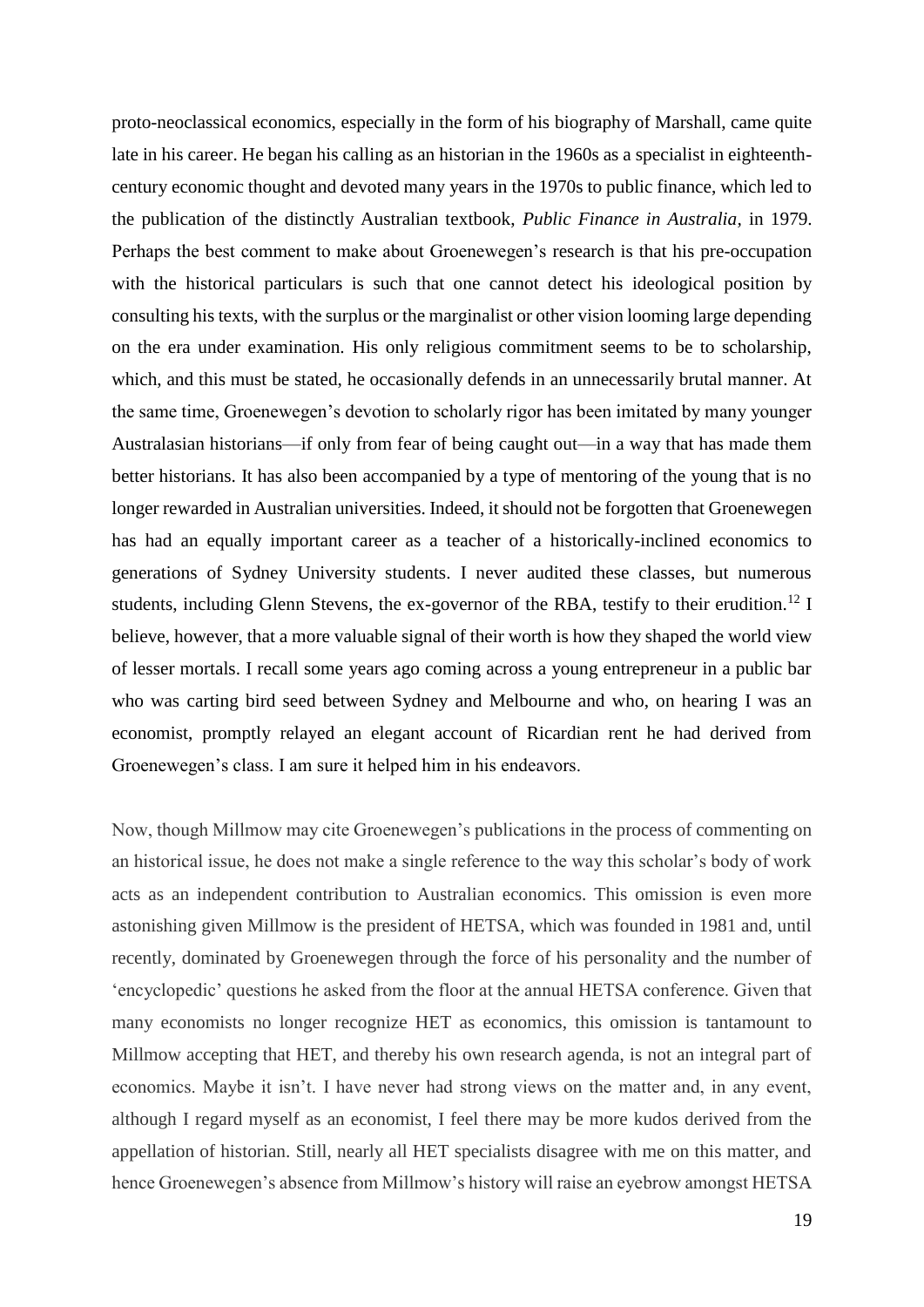members. Indeed, given the way Australasians punched above their weight in HET in the post-1970 world, it is also odd that there is no reference to the contributions made by the senior figures in this field, such as Barry Gordon, John Pullen, John Creedy, Michael White, Michael Schneider, Tony Aspromourgos, Rod O'Donnell, Tony Endres and John King.<sup>13</sup> The absence of Groenewegen is, furthermore, odd even if we accept the incorrect proposition that a policyoriented history of ideas entails the remit to ignore theory that does not have policy relevance. This is because Groenewegen contributed in the policy domain through his call to rationalize the Australian tax structure by replacing the bewildering array of levies with a wealth tax, a consumption tax and a less onerous income tax. This call manifested itself in contributions to the *Economic Record* (1971, 1984), newspaper columns, attendance at the 1985 National Tax Summit (where Paul Keating proposed a consumption tax), a lecture to the Liberal party (where John Howard was possibly influenced) and a Shann Memorial lecture (Dollery 2002, 147-8). As it happens, the only reform to materialize was a consumption tax in the form of the GST in 2000, which has induced some to refer to Groenewegen as the "grandfather of the GST" (Aspromourgos and Lodewijks 2002, 3). Given Millmow's fascination with policy, it is interesting that he did not consider the way economists shaped these tax reform debates.

#### *(iv). Kriesler, Nevile, Harcourt and Heterodox Economists*

As has already been mentioned, two senior heterodox economists were recruited as respondents for the survey to ensure that all schools of thought were represented. Unfortunately, I suspect that these respondents incorrectly took my brief to mean that they should select the most important heterodox contributions rather than the most important contributions. This is the only explanation for the predominantly heterodox lists that were submitted by these famously fairminded economists. The possibility of anomalies arising from such a misunderstanding is, however, of little consequence compared to the gains that ensue from diversity. This possibility is also, to some extent, mitigated by the requirement that an economist needs to be nominated twice to be included in the table. Still, two worthy heterodox names made the list via the votes of these respondents. Nevile was nominated for his work on fiscal policy, unemployment and macroeconomics, with reference being made to a large body of work rather than a single article or book, much of it completed in his semi-retirement. Kriesler was nominated for his work on post-Keynesian economics, with specific reference being made to *Kalecki's Microanalysis*  (1988), which is devoted to the way Kaleckian mark-up pricing in an imperfectly competitive environment determines distribution. It also should be noted that one respondent itemized an array of articles by both these authors from the bibliography of Dalziel and Nevile's (2013)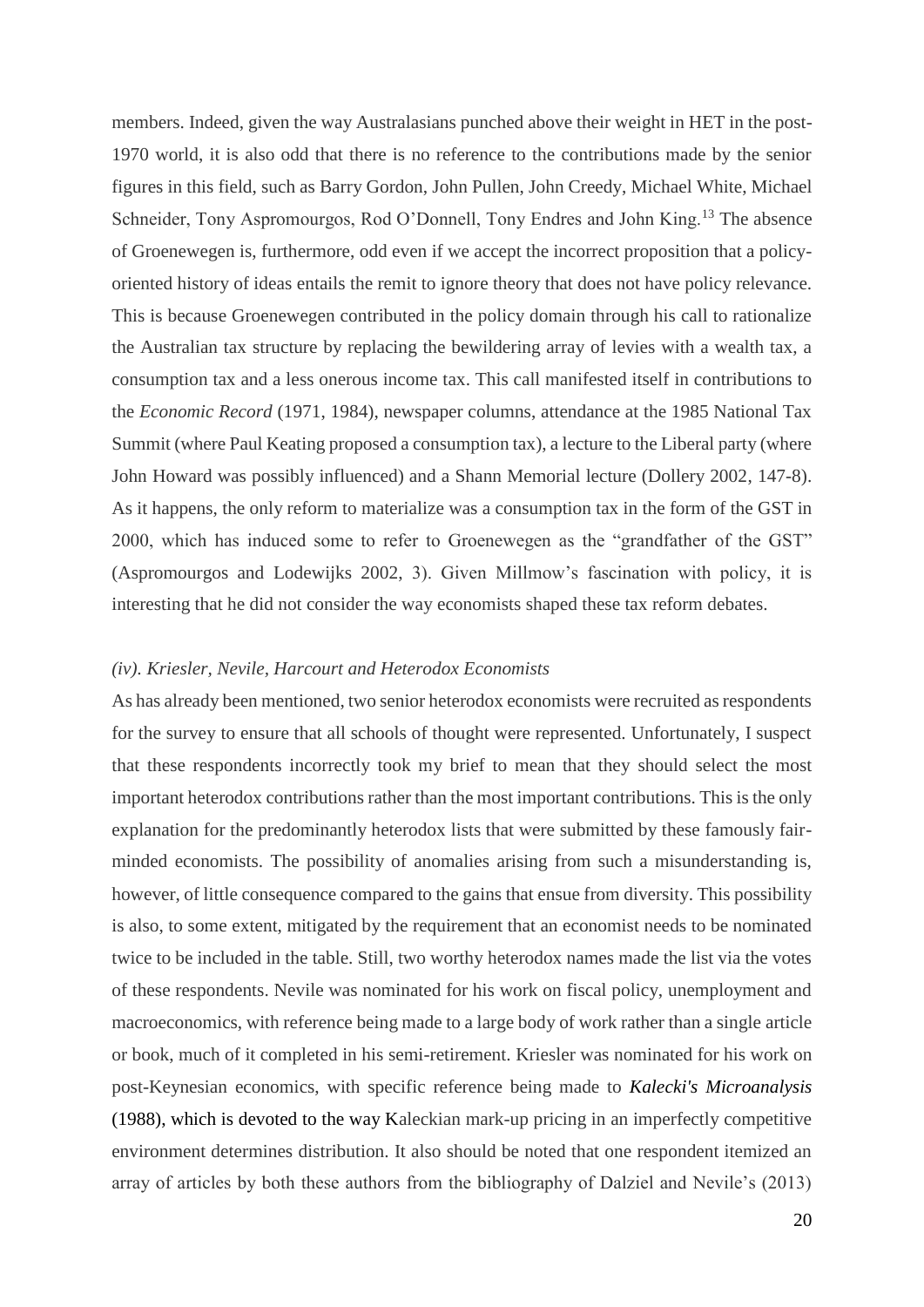survey of Australian post-Keynesian economics. Harcourt, by contrast, was nominated by four respondents for his analysis of the capital controversy, which is fair enough, since although his famous *JEL* article on this subject appeared in 1969 (a year before the cut-off date for this exercise), the extended narrative appeared in 1972 as *Some Cambridge Controversies in the Theory of Capital*. Harcourt's analysis of these debates certainly had a larger impact in Australia than in most countries due to his influence within the local economics community and, until recently, the number of Australians who had some sort of Cambridge connection. Two respondents also referred to Harcourt's contributions to the history of political economy and post-Keynesian economics in the last decades of the century. The most important of the latter publications may, again, be found in Dalziel and Nevile's (2013) bibliography.

Millmow naturally dwells on Harcourt's work on the capital controversy (169-71), considers his involvement in the 1974 Adelaide Plan to reduce inflation (182), and mentions the way his policy influence was marginalized by the late 1970s (188, 190). Millmow also dutifully traces Nevile's contributions prior to 1970, particularly his role in developing one of the earliest econometric models of the Australian economy (even if he repeats the story in different contexts without cross referencing: 140, 168). He also refers to Nevile's support for more expansionary fiscal policy within the framework of an incomes policy in the early 1980s (but again in two different locations: 187, 191). There is, however, no account of the voluminous amount of research undertaken by Kriesler, Nevile, Harcourt and the army of heterodox economists of Post-Keynesian, Institutionalist and Marxist hues after the mid-1980s. The single paragraph devoted to this assembly of the marginalized turns on the demise of their influence rather than their research contributions (228). Indeed, John King's voluminous work in this dimension earns one citation via a reference to the way a reviewer stated that King's annotated bibliography of Post-Keynesian economics marked the gravestone of that school (228). (As an aside, King would have gained two votes in the polling exercise if one historically-minded economist had not conveyed that he was in two minds whether King's HET research was economics proper.) More also could have been made of the importance of the UNSW as a nesting place for the aging members of this endangered species (indirectly considered on 187), and of the way that many more have been forced into marginal universities or out the campus front gate (194, 228). The post-1980 output of the retreating army of radical political economists who subscribe to the *Journal of Australian Political Economy* is also not commented upon, while the account of their activities in the 1970s is largely confined to the institutional battle arising from their quest to establish a political economy department at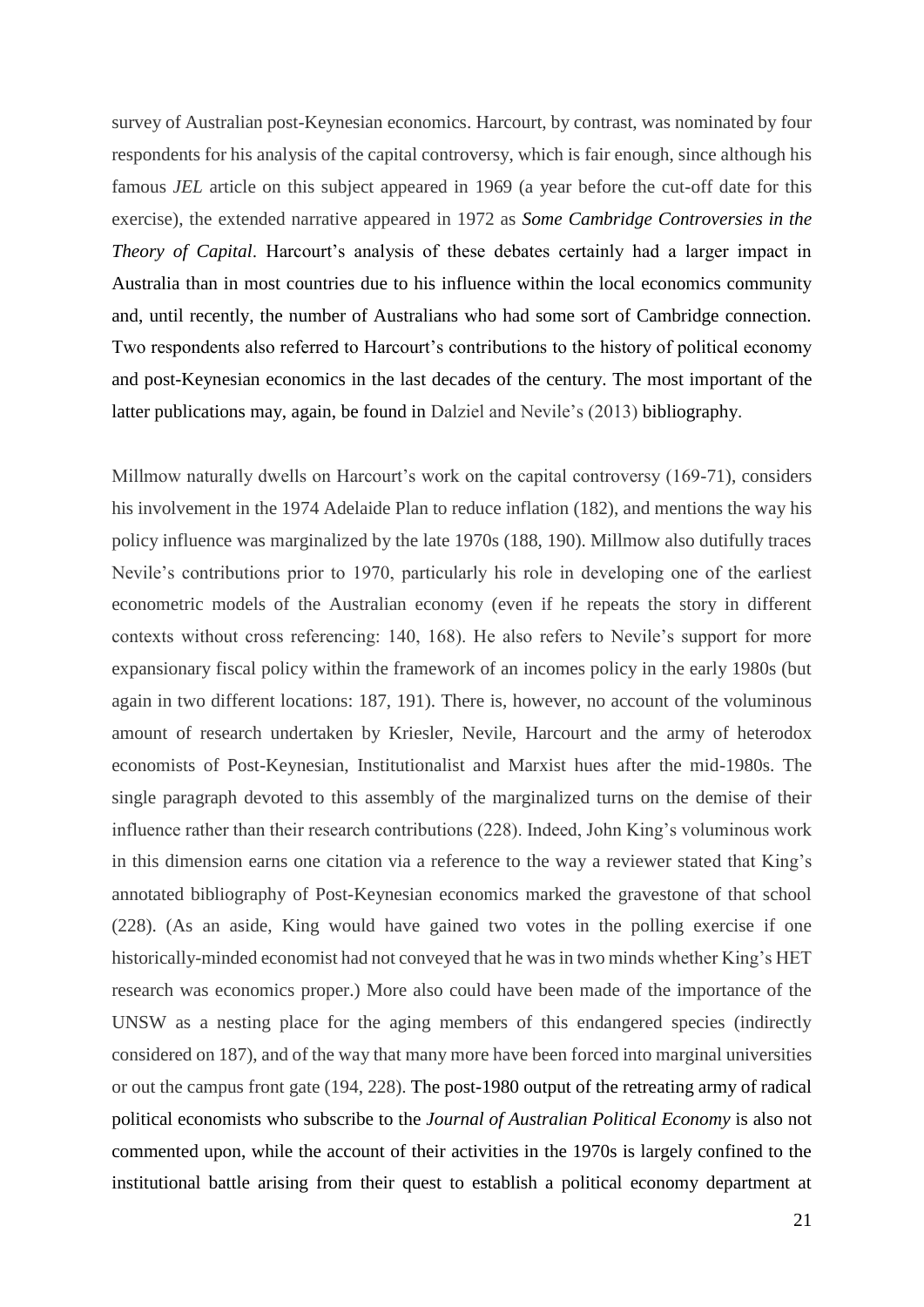Sydney rather than their publications (178-9). The upshot is that, again, Millmow's preoccupation with the policy-theory nexus means that the theoretical work of a set of economists receives short shrift if its champions have no policy clout or, in this case, when their policy influence suddenly settles dead due to the shifting Lakatosian currents.

*(v.) Some Last Comments on the Usual Suspects: Dixon, Chapman, Corden, Gregory, Garnaut, Gruen, Hughes, Kemp, Lloyd, Pagan, Pitchford and Snape.*

As already mentioned, a case-by-case account of the way Millmow treats every economist who gained two or more nominations is not possible because of word limitations. The small sample provided fortunately makes my main point. I also accept that Millmow devotes more space to the remaining economists on the list because of the obvious policy implications of their research. I do, however, add the rider that his policy focus invariably means that insufficient attention is given to the etiology of their theoretical innovations. Consider a few examples. (i) Australasian econometricians will be bemused that their post-1970 contributions are presented in a solitary paragraph and, further, that the last third of this paragraph is devoted to Pagan's policy role as an RBA board member rather than fleshing out the nature of their innovations (234). (ii) Kemp, one of the most important trade theorists Australia has produced, is allocated a single perfunctory paragraph (50-1), presumably because the technical and terse nature of his contributions to general equilibrium trade analysis have fewer direct links to local policy issues. (iii) Garnaut is well served with a biographical introduction and dutiful references to his early publications with Clunies-Ross on resource rent tax (190), but there is no discussion of the source of this tax theory, nor its relative originality. It is also strange that Millmow's preoccupation with policy does not induce him to comment on the subsequent publications in this domain with an ANU pedigree, nor how this research line led to the Petroleum Resource Rent Tax in 1987. (iv) Chapman's income-contingent scheme is placed in limited context with two citations to earlier works, but there is no reference to the complex trajectory of this idea via England and the US in the 1960s and 1970s. (v) The "Pitchford line" or "consenting adult" proposition that foreign debt is a product of mutually beneficial exchanges, and hence the current account should not be targeted, is well handled, but there is no reference to the way it was anticipated in the late 1970s and 1980s (Corden 1991, Belkar *et. al.* 2007). Indeed, like the Gregory Thesis (or Dutch Disease), this proposition is known by a different title in England (i.e. the Lawson Doctrine).<sup>14</sup> There is also no reference to the way Pitchford's key insight that international trade entails traffic across both boundaries and time periods—helped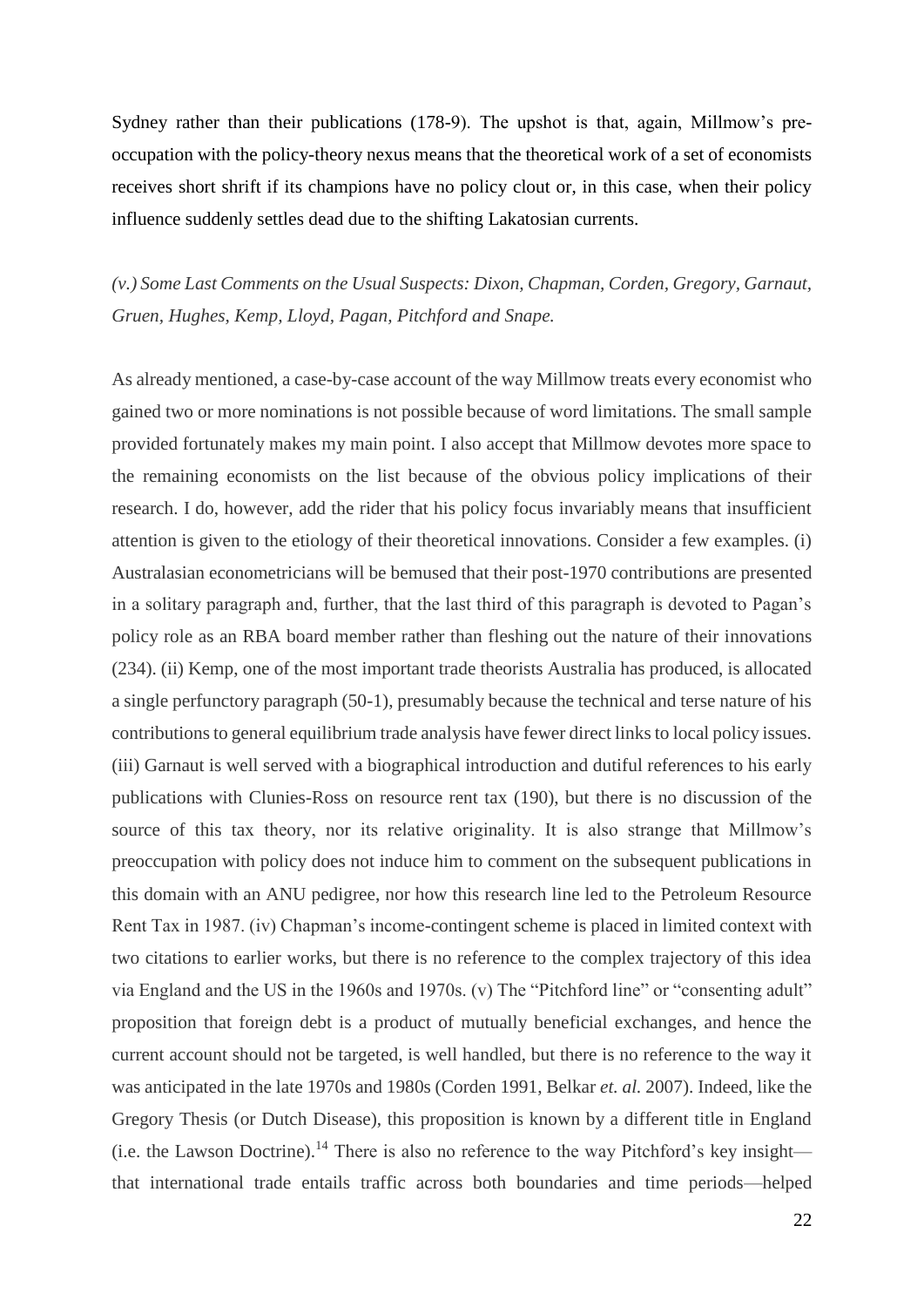popularize formal intertemporal modelling in this country. This list could go on, but I am the reviewer rather than the author of a history of Australasian economics.

#### **5. Conclusion**

Millmow's history is a good book which could have been even better if the author had devoted another six months to polishing the narrative, crystallizing the historiography in a tighter introduction and exploring the non-policy context of each theoretical contribution. My late emphasis on its qualities while dwelling on its obvious flaws should not induce the reader to presume I am that insidious critic described by Alexander Pope who damns "with faint praise", assents "with civil leer", and "without sneering teach the rest to sneer".<sup>15</sup> Rather than a "timorous foe" or a "suspicious friend", I am a reviewer who subscribes to the maxim advanced by the economist Paolo Sylos Labini that "the person who cares for someone also criticizes that person" (Dollery 2002, 138), but with the caveat that this criticism should always be respectful and constructive. The book is of sufficient worth for me to invest the time to write this review and, in the process, I have been repeatedly prompted by Millmow to reflect on recent Australasian economics in a productive manner. The high ratio of gentle criticism to praise in this review should certainly not dissuade anyone from reading the book. The poorer passages, omissions and imbalances stand out so dramatically since they sit cheek by jowl with great swathes of narrative that are informative and quite gripping. Millmow may baulk at engaging with the theory of any given contribution, but there is no doubt that he knows more about the historical particulars of Australian economics than any living historian and, further, than any future historian for some time. He has done the hard yards in the archives.

I finish, as promised in the introduction, with the proposals that historians should engage with more recent theoretical advances and that economists, at least in their literature surveys, should occasionally tackle their subject matter from an historical perspective. There is low hanging fruit in this research field and such contextual interventions, critical or disinterested, would add value to contemporary economic debates. Needless to add I am not suggesting that historians abandon their important work of contextualizing and reconstructing the conceptual frameworks from more distant times. We are historians after all. The many additional historiographical problems that the historian confronts when investigating recent history should also be squarely confronted. Just one danger of celebrating the contributions of the living is that one may be perceived as presenting unctuous commendations to curry favor with the influential for professional advancement, whether it be in the form of kindly journal referee reports or success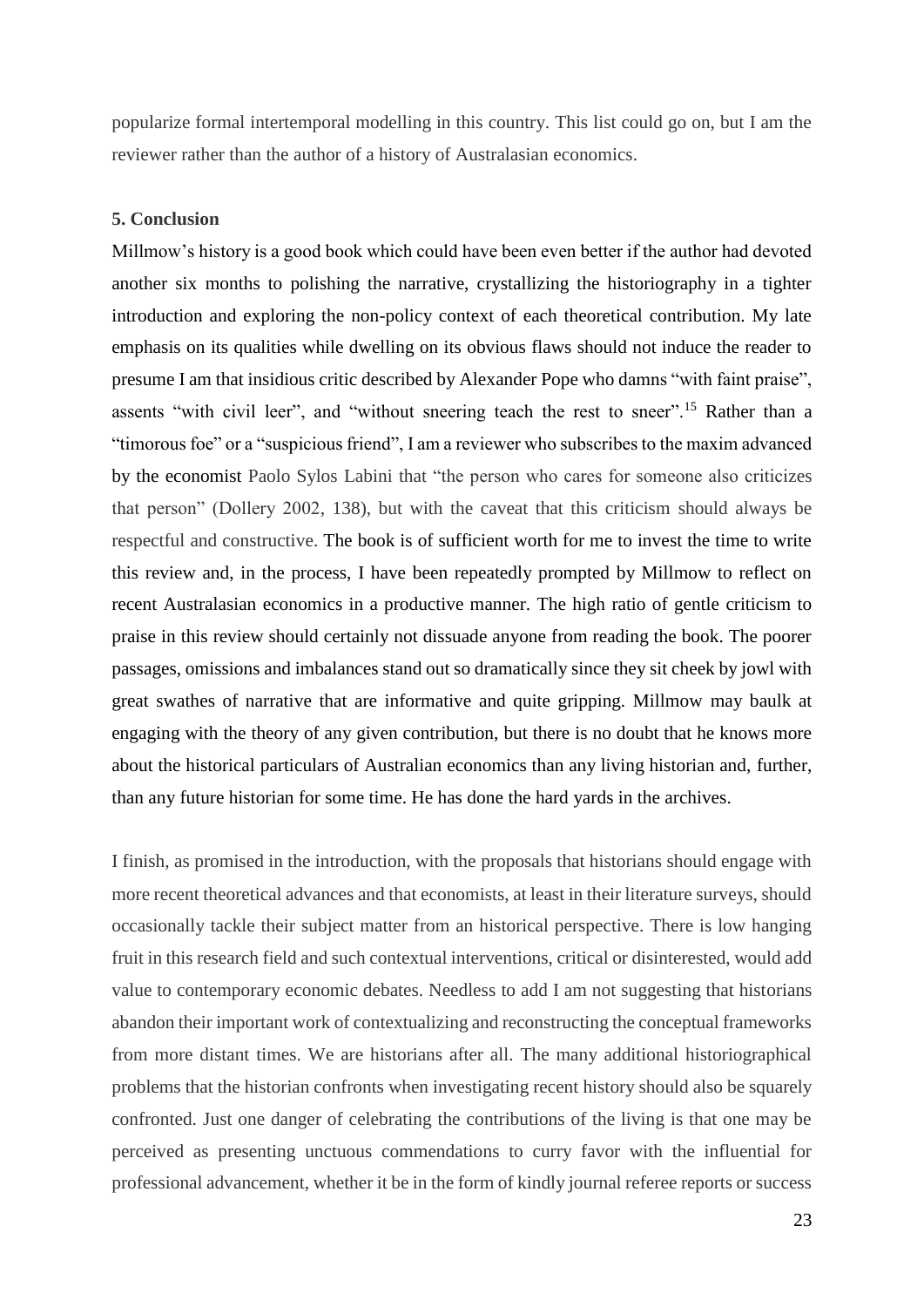in grant applications. This is less of a problem in the case of Australia because the leading economists who made a lasting contribution are nearly all elderly scholars who are shortly going to die (and hence "to stand naked in the wind and to melt into the sun").<sup>16</sup> The next generation of mostly foreign-trained economists have also taken the reigns of decision making to an extent that the elderly so scrutinized no longer have a voice in the way the prizes are distributed. I further suspect that my own gentle mocking of the hubris of some of my subjects will alienate as many as it will win over. I do admit, however, that such contextual interventions may remind contemporary economists who look down on HET that someone will eventually judge their contributions. When an ageing Gustav Cassell suggested that a brash Gunnar Myrdal should pay greater respect to the elders who governed his promotion prospects, Myrdal replied with: "Yes, but it is we who will write your obituaries" (Balabkins 1988, 99).

#### **Bibliography.**

Anonymous. 2013. "Distinguished Fellow Award 2013." *Economic Record*. 89 (286): 441-4

Aspromourgos, T. and J. Lodewijks, 2004. "Introduction. The Historian of Economics as Archaeologist." *History and Political Economy. Essays in Honour of P. D. Groenewegen*. London. Routledge. pp.1-15.

Balabkins, N. 1988. "Gunnar Myrdal (1898-1987). A Memorial Tribute." *Eastern Economic Journal*. 14 (1): 99-106.

Belkar, R., L. Cockerell, and C. Kent 2007. "Current Account Deficits: The Australian Debate." *Research Discussion Paper 2007-02.* Reserve Bank of Australia, March.

Brennan, G. 1976. "Distributional Implications of Public Goods." *Econometrica*. 44 (2): 391- 99.

Brennan, G. and J. Buchanan. [1980] 2000. *Power to Tax.* Vol. 9 of *The Collected Works of James. M. Buchanan*. Indianapolis: Liberty Fund.

Brennan, G. 2004. "Life in the Putty-Knife Factory." *The American Journal of Economics and Sociology*. 63 (1): 79-104.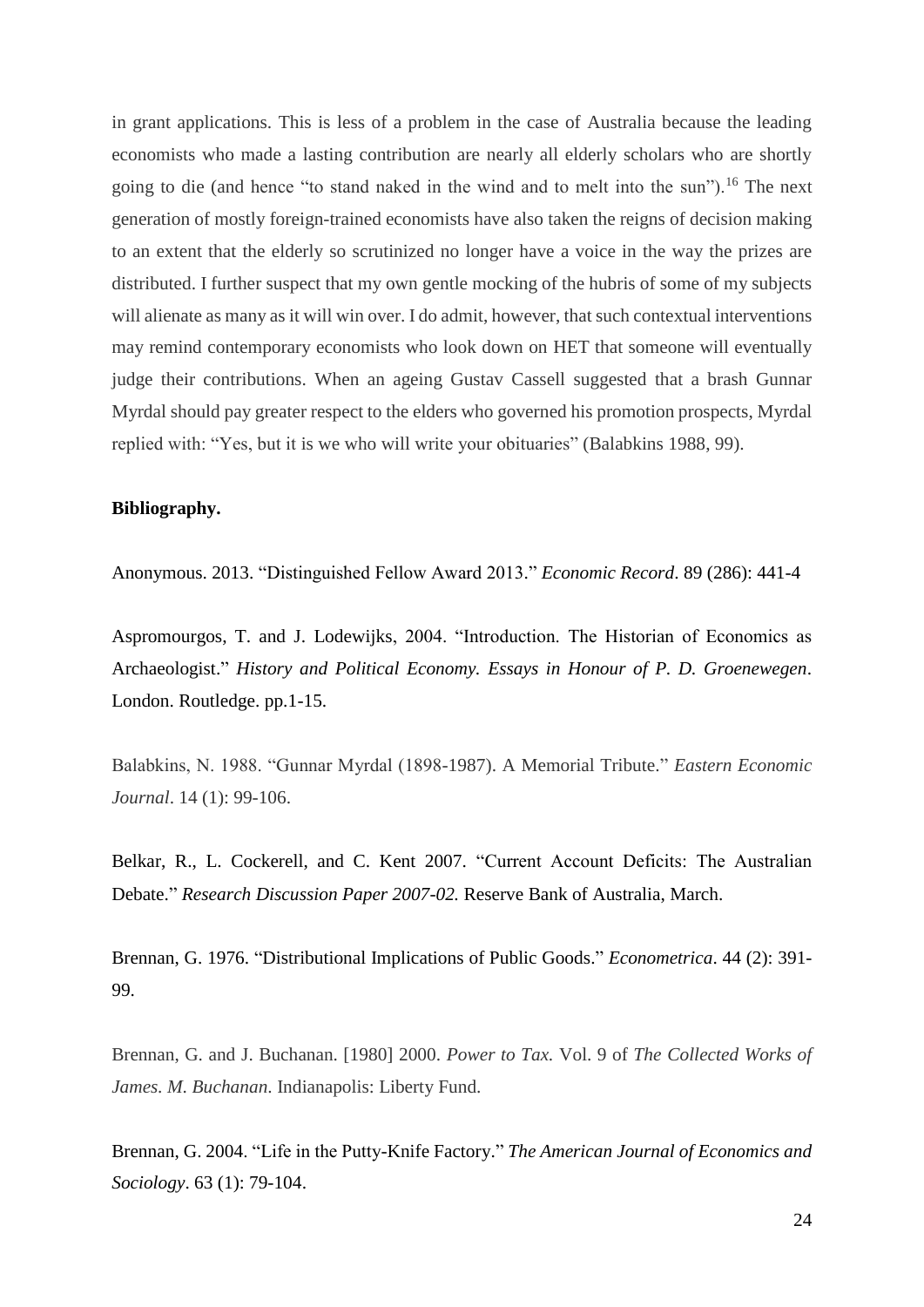Coleman, W. 2015. "Australia and New Zealand: a Young Tree Dead?" In V. Barnett (ed.), *Routledge Handbook of the History of Global Economic Thought.* Abingdon: Routledge. pp.281-293.

Corden, M. 1991. "Does the Current Account Matter? The New View and the Old." *Economic Papers*. 10 (3): 1–19.

Creedy, J. 2001. "D. P. O'Brien's Contribution to the History of Economic Analysis." In S. Medema and W. Samuels (ed.), *Historians of Economics and Economic Thought*. London: Routledge. pp. 244-63.

Dalziel, P and J. Nevile. 2013. "Theorizing About Post-Keynesian Economics in Australasia." In G. Harcourt and P. Kriesler (eds), *The Oxford Handbook of Post-Keynesian Economics, Volume 2: Critiques and Methodology*. Oxford: OUP. Chapter 19.

DEEWR. 2001. *Higher Education Students Time Series Tables, 2000: Selected Higher Education Statistics*. Canberra: Department of Education, Employment and Workplace Relations.

Dollery, B. 2002. "A Conversation with Peter Groenewegen." *History of Economics Review*. 36: 126-59.

Friedman, M. 1949. "The Marshallian Demand Curve." *Journal of Political Economy.* 57 (6): 463-495.

Groenewegen, P. 1971 "Rationalising the Australian Tax System." *Economic Record*. 47 (120): 531-52.

Groenewegen, P. 1984. "Rationalising Australian Taxation Revisited." *Economic Record*. 60 (169): 113–127.

Groenewegen, P. 1995. *A Soaring Eagle: Alfred Marshall 1842-1924*. Aldershot: Edward Elgar.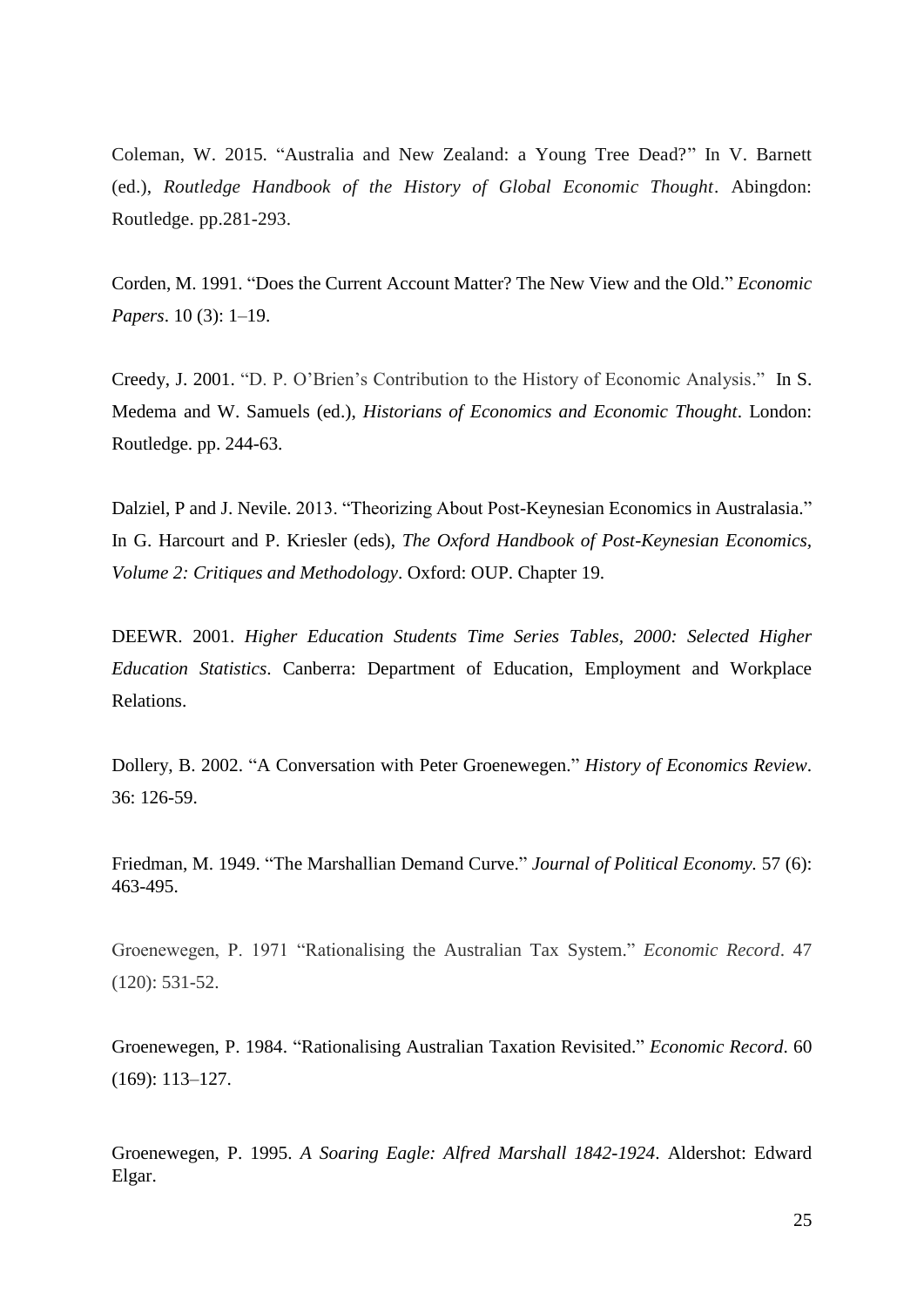Gruen, F. 1997. "Irrational Expectations? John Quiggin's Critique of Microeconomic Policy in Australia." *Agenda*. 4 (2): 197-208

MacLean, N. 2017. *Democracy in Chains*. New York: Viking.

Medema, S. and A. Waterman. 2015. "Introduction." In *Paul Samuelson on the History of Economic Analysis*. New York: Cambridge University Press. pp. 1-22.

Metaxas, P. and J. Weber. 2016. "An Australian Contribution to International Trade Theory: The Dependent Economy Model." *Economic Record*. 92 (298): 464-497.

O'Brien, D. 2007. "Samuelson: The Theorist as Historian of Economic Thought." In his *History of Economic Thought as an Intellectual Discipline*. Cheltenham: Edward Elgar. pp. 335-63.

Oslington, P, J. Lodewijks, W. Coleman and A. Millmow. 2017. *Recording of ACE Symposium on the History of Australasian Economics*.

[https://www.dropbox.com/sh/8peh4bgy2hx582d/AAB\\_WYEoB2teg8hf0wAh83n8a?dl=0&pr](https://www.dropbox.com/sh/8peh4bgy2hx582d/AAB_WYEoB2teg8hf0wAh83n8a?dl=0&preview=History+of+Australasian+Economics.mp4) [eview=History+of+Australasian+Economics.mp4](https://www.dropbox.com/sh/8peh4bgy2hx582d/AAB_WYEoB2teg8hf0wAh83n8a?dl=0&preview=History+of+Australasian+Economics.mp4)

Pincus, J. 1975. "Pressure Groups and the Pattern of Tariffs." *Journal of Political Economy*. 83 (4): 757-78.

Pincus, J. 1977*. Pressure Groups and Politics in Antebellum Tariffs*. NY: Columbia University Press.

Pincus, J. 2014. "Public Choice Theory had Negligible Effect on Microeconomic Policy, 1970s to 2000s." *History of Economics Review*. 59 (1): 89-93

Quiggin, J. 1996. *Great Expectations: Microeconomic Reform and Australia.* Sydney: Allen & Unwin.

Samuelson, P. 1970. "Paul A. Samuelson - Banquet Speech." *Nobelprize.org*.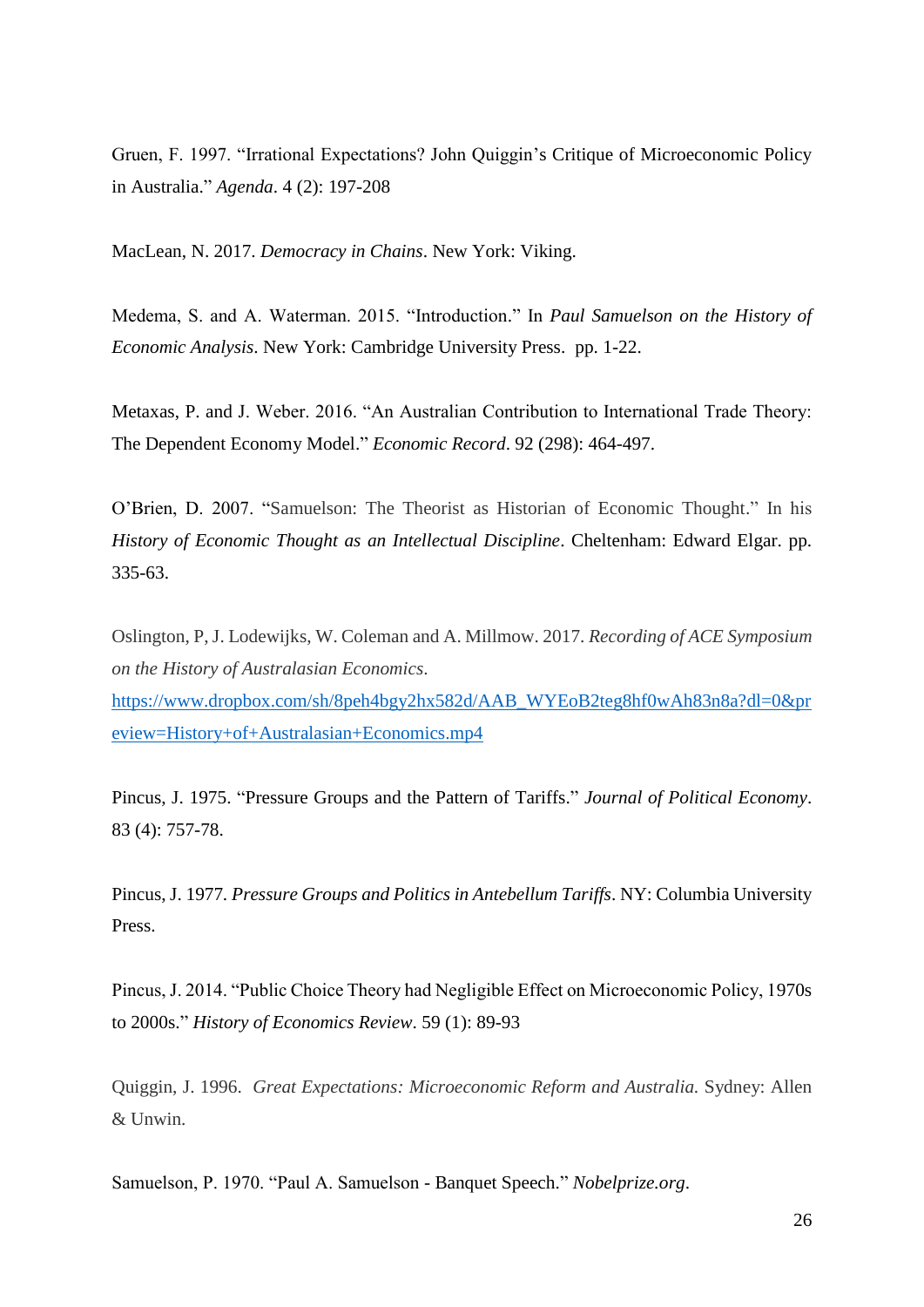## [https://www.nobelprize.org/nobel\\_prizes/economic-sciences/laureates/1970/samuelson](https://www.nobelprize.org/nobel_prizes/economic-sciences/laureates/1970/samuelson-speech.html)[speech.html](https://www.nobelprize.org/nobel_prizes/economic-sciences/laureates/1970/samuelson-speech.html)

Schumpeter, J. [1912] 1954. *Economic Doctrine and Method. An Historical Sketch*. London: George Allen and Unwin Ltd.

<sup>1</sup> School of Business, University of Notre Dame Australia, Fremantle, WA 6160, Australia. I thank Tony Endres, Helen Fordham, Karen Knight, John Lodewijks, Michael McLure, J. J. Pincus, Mike White, the editors of *HER* and two referees for valuable comments. I also thank the ten respondents who participated in the informal survey described in this essay.

1

 $2$  Although as a contextualist I cannot accept that a whig-oriented rational reconstruction is history proper, the sub-discipline of history of economic thought is a broad church and this approach is often productive if practitioners are conscious of what they are doing. See Creedy (2001), O'Brien (2007), and Medema and Waterman (2015) for sympathetic accounts. I certainly do not think the hectoring anti-whig, pro-contextualist special issue for the *Cambridge Journal of Economics* (May 2014) helps, especially as few of the contributors meaningfully engage with the associated literature. The chief obligation of a historian is to reflect on his or her craft, however interpreted, before rushing at the subject matter.

<sup>3</sup> I am not aware of any publication that traces the number of economists practicing in Australia through time, but, if anything, my conjecture that this number trebled after 1970 is an underestimate. After all, in the last third of the twentieth century the number of universities quadrupled, the number of students and professors in higher education more than quadrupled, and the public service and financial houses dramatically expanded their economic and financial research departments. For data on student numbers in Australian higher education, see DEEWR (2001).

<sup>4</sup> Also note that, almost as an afterthought, Millmow states on the last page of his narrative: "Australian libraries, archives and universities, along with historians of Australian economic thought, have done an excellent job in preserving the legacy of their forebears" (237). On this point, it is a shame that Millmow did not add a preface describing the various archives he exploited for this narrative, since this would have alerted the reader to one of his unsung contributions over the last two decades; namely, to alert other researchers that these archives exist and to yield protocol statements from these archives for others to use in different contexts.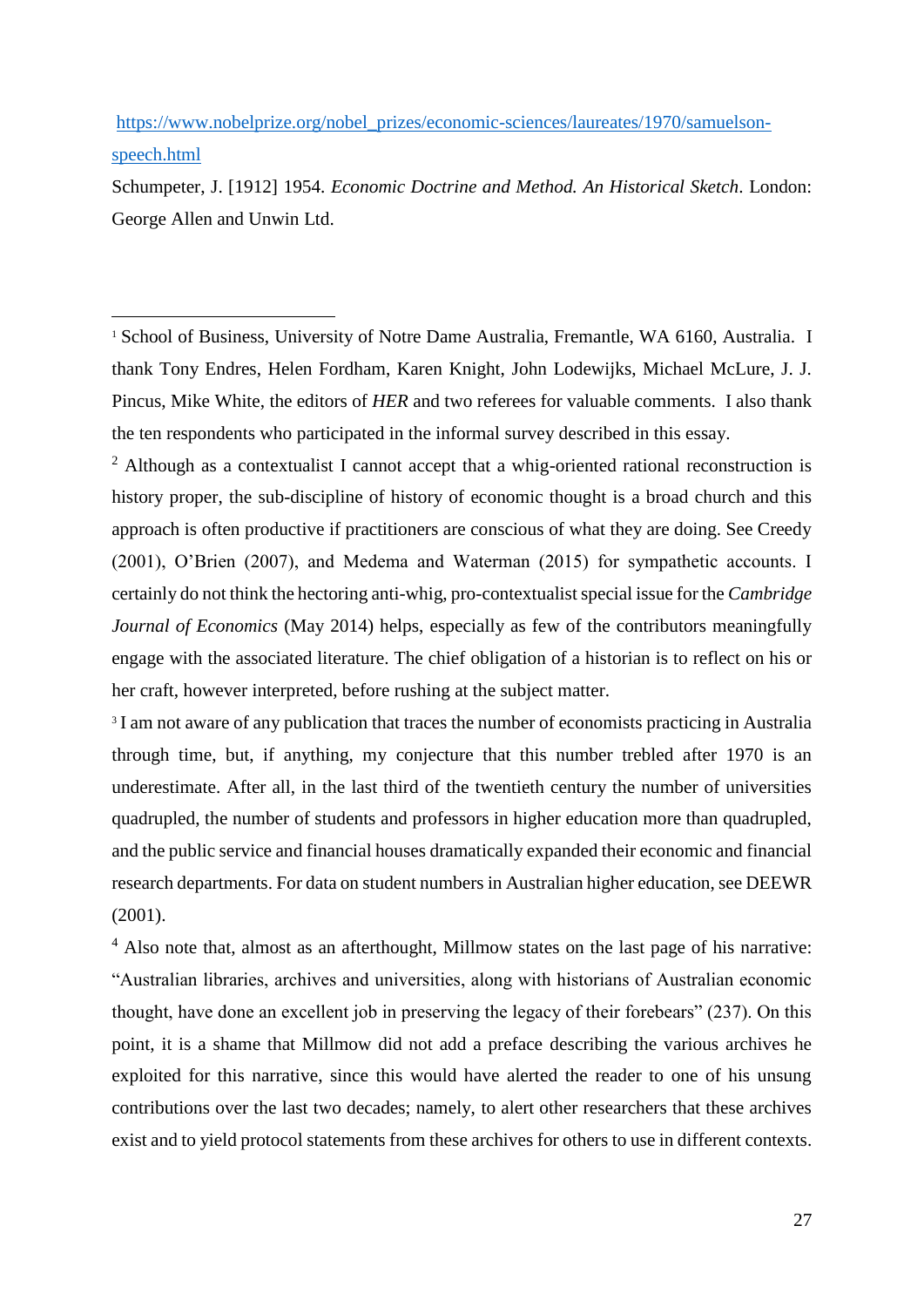<sup>5</sup> The reference in the text to HETSA's funeral should be interpreted as a statement of fact and not, as one referee feared, a possible attack on that society. One can only hope for a Twain twist, but without youth, all societies die, and, in the modern academic arena in which promotion is based on a publication count, there will be no influx of youth into a society without a sufficient number of A-journals in the sub-discipline associated with that society. Also note that there will still be another thirty-five years of quality conferences and good journal copy before its current membership is extinguished.

<u>.</u>

<sup>6</sup> Also note that although Millmow presents a worthy account of the dependent economy model—which, again, is the most important example of a "distinctly Australasian" economics—he disperses his analysis (at one point considering it under the heading of "Growth Theory") in a way that makes Metaxas and Weber's (2016) survey superior in clarity and depth. <sup>7</sup> Any number of the voluminous files in the *Westpac Group Archives (Sydney)* could be consulted for the BNSW economics department, but a flavour of its operations is caught in the correspondence of C. V. Janes, T. Hytten, Shann, and Davidson, (a53, a54), as well as a 1940 formal review of its affairs (N2 197). The department itself was effectively closed in the early 1940s when the directors challenged the costs involved and soon after the directors arranged for Davidson's departure.

<sup>8</sup> But note that Millmow's index is not always reliable. John King, for example, gains one index listing for his biographical dictionary (13), but is also mentioned on p.228 and p.233.

9 It also should be noted that two senior economists failed to complete the survey and were replaced with others. One respondent did not receive the request due to an email malfunction, but later stated that he would have liked to contribute his views. Another respondent stated that he would get back to me after the busy Christmas season, but must have forgotten. I did not know him well enough to badger him further.

 $10$  The origins of some of Brennan's co-authored works with Buchanan could also be traced, in part, to the Australian context. Pincus recalls sharing a Canberra office with Brennan in the mid-1970s when the latter seized on the idea that "became the core of his first book with Buchanan" while on the staff of the Asprey commission of inquiry into the tax system (2014, 84).

<sup>11</sup> Other Australians who visited VPI around this time included Michael Brooks, Kwang Ng, Ross Parish, Sue Richardson and Cliff Walsh (Pincus 2014, 84).

<sup>12</sup> Glen Stevens testified to their erudition in a speech at the 2011 HETSA conference.

<sup>13</sup> Neil de Marchi is excluded due to his expatriate status.